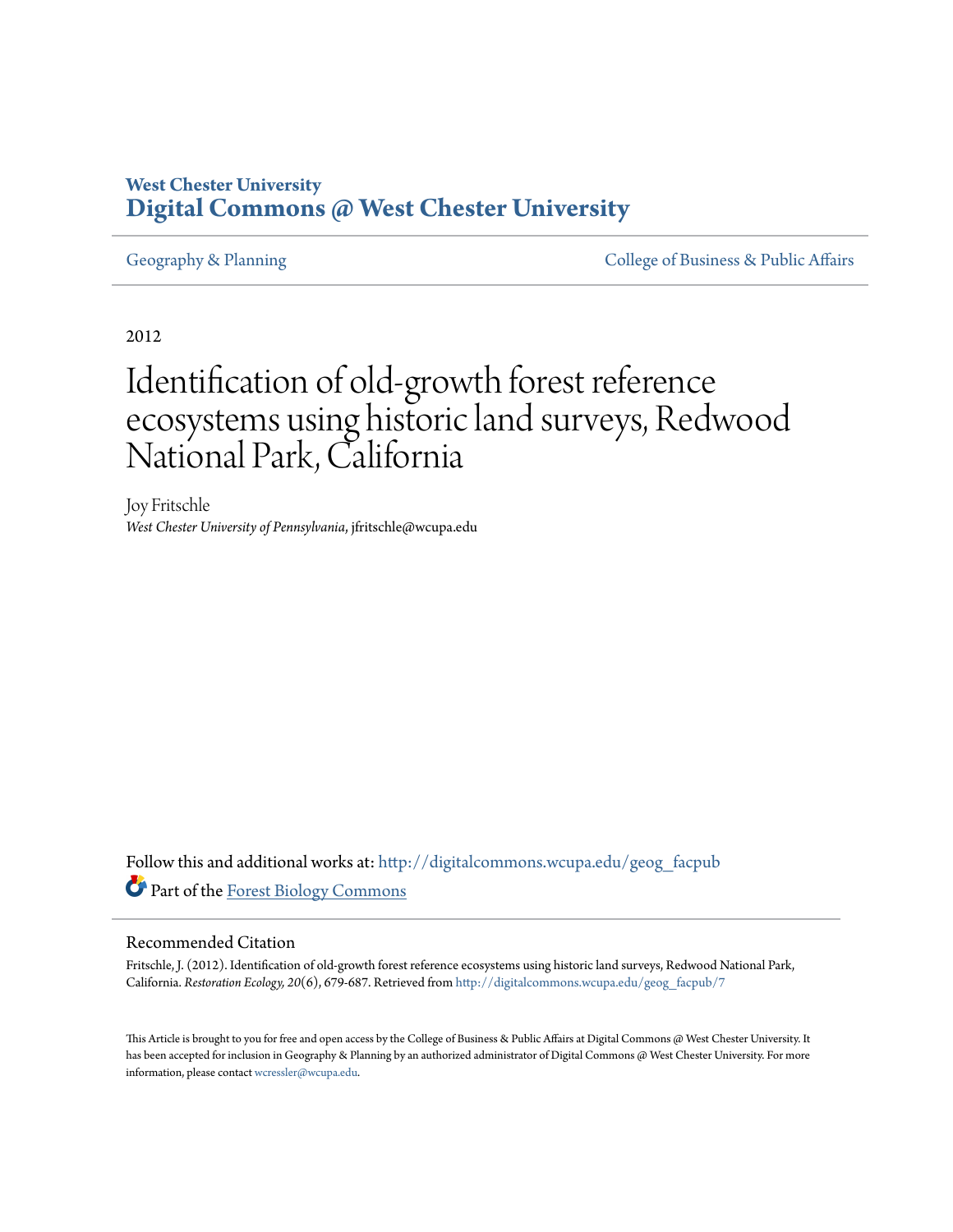

### Identification of old-growth forest reference ecosystems using historic land surveys, Redwood National Park, California

| Journal:                         | <b>Restoration Ecology</b>                                                                        |
|----------------------------------|---------------------------------------------------------------------------------------------------|
| Manuscript ID:                   | REC-11-207.R1                                                                                     |
| Manuscript Type:                 | Research Paper                                                                                    |
| Date Submitted by the<br>Author: | 02-Aug-2011                                                                                       |
| Complete List of Authors:        | Fritschle, Joy; West Chester University of Pennsylvania, Geography<br>and Planning                |
| Keywords:                        | Geographic Information Systems (GIS), Public Land Survey,<br>Sequoia sempervirens (coast redwood) |
|                                  |                                                                                                   |

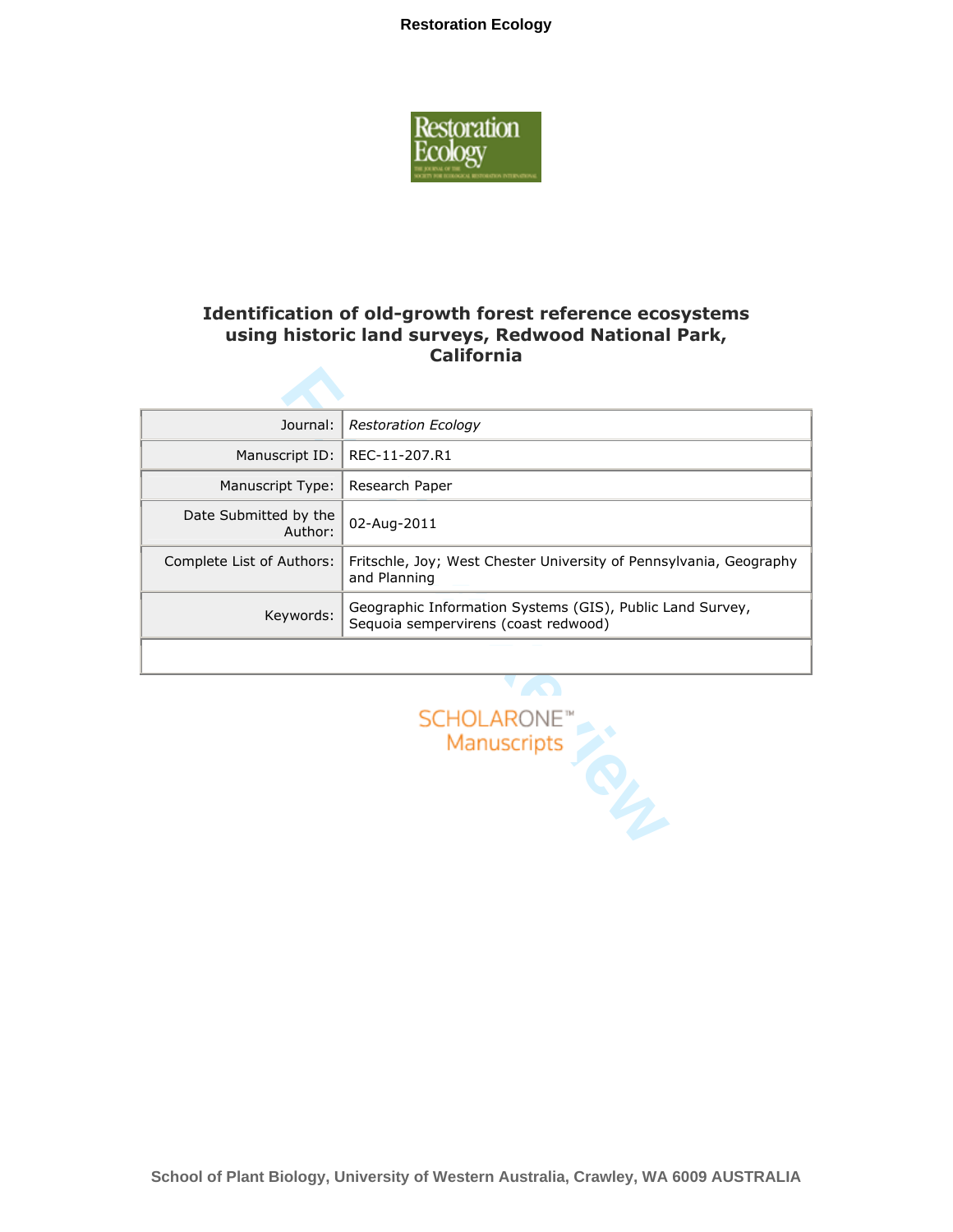$\mathbf{1}$ 

| 1              |  |
|----------------|--|
| $\overline{c}$ |  |
|                |  |
| 34567          |  |
|                |  |
|                |  |
|                |  |
|                |  |
|                |  |
|                |  |
|                |  |
|                |  |
|                |  |
|                |  |
|                |  |
|                |  |
|                |  |
|                |  |
|                |  |
|                |  |
|                |  |
|                |  |
|                |  |
|                |  |
|                |  |
|                |  |
|                |  |
|                |  |
|                |  |
|                |  |
|                |  |
|                |  |
|                |  |
|                |  |
|                |  |
|                |  |
|                |  |
|                |  |
|                |  |
| 38             |  |
| 39             |  |
|                |  |
| 40             |  |
| 41             |  |
| 42             |  |
| 43             |  |
| 44             |  |
| 45             |  |
| 46             |  |
| 47             |  |
| 48             |  |
| 49             |  |
| 50             |  |
| 51             |  |
| - .<br>52      |  |
| 53             |  |
|                |  |
| 54             |  |
| 55             |  |
| 56             |  |
| 57             |  |
| 58             |  |
| 59             |  |
| 60             |  |

**Title:** Identification of old-growth forest reference ecosystems using historic land

surveys, Redwood National Park, California

**Running Title:** Historic surveys identify reference ecosystems

**Keywords:** Geographic Information Systems (GIS), Public Land Survey, *Sequoia* 

*sempervirens* (coast redwood)

**Manuscript Submission Category:** Research Paper

**Author:** Joy A. Fritschle

**Author's Affiliation:** West Chester University

**Corresponding Author's Contact Details:** Department of Geography & Planning, West

Chester University, West Chester, PA 19383, jfritschle@wcupa.edu

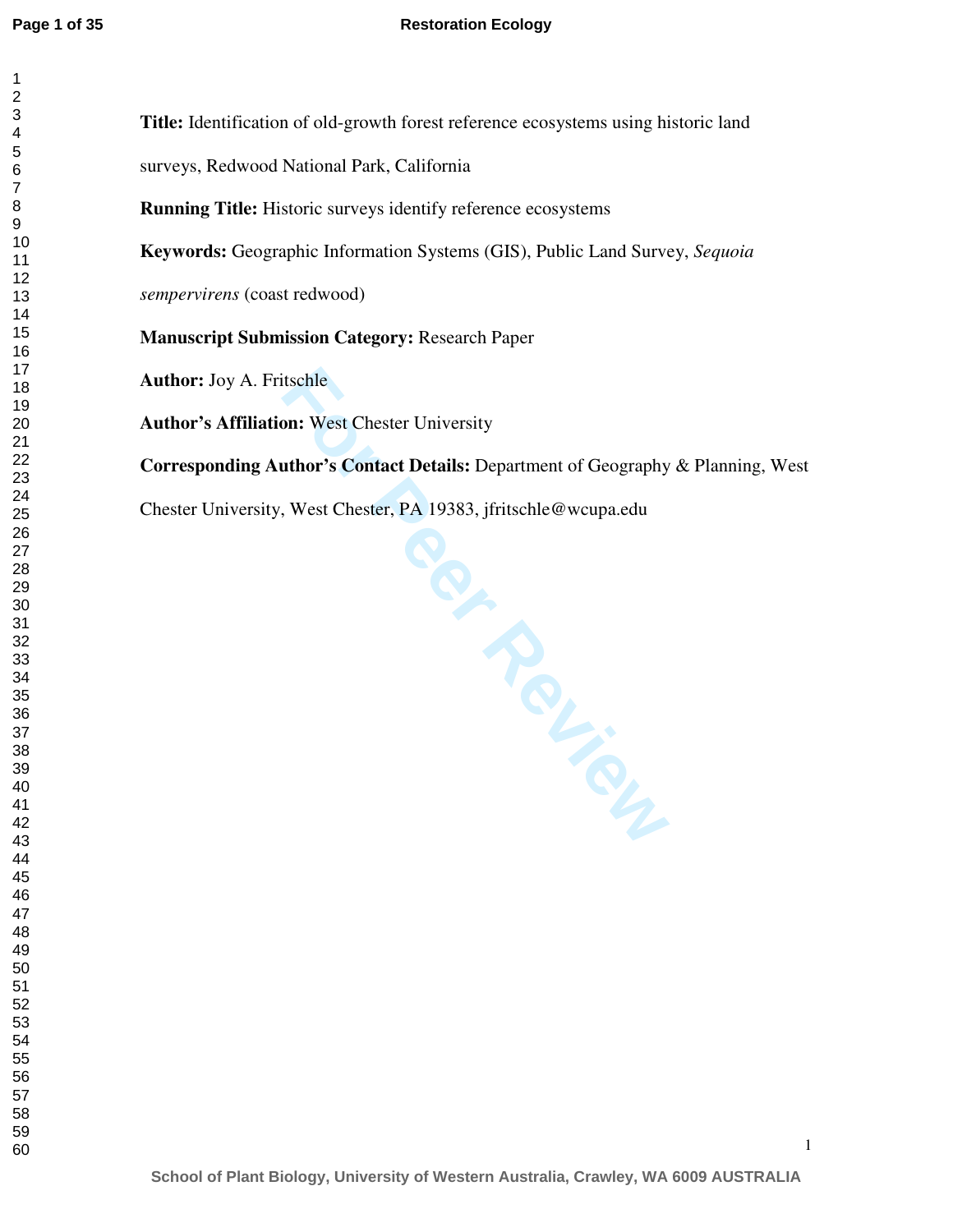#### **Abstract**

Id-growth stands represent the former forest, especial<br>ginal vegetation remains? Historic land surveys cor<br>can reconstruct the former forest at the stand level, with patches within the larger historic landscape. The<br>d Sur Old-growth forests in the American West typically represent fragments of former, more extensive forests that were subjected to nineteenth and twentieth century landclearing activities, such as logging. These present-day forest fragments are thought to be representative of the former landscape, and thus are capable of serving as living references for guiding restoration of logged forests. Yet how do we determine the extent to which existing old-growth stands represent the former forest, especially when little of the surrounding original vegetation remains? Historic land surveys conducted prior to significant logging can reconstruct the former forest at the stand level, thus allowing an analysis of old-growth patches within the larger historic landscape. This study utilized original Public Land Surveys to assess the applicability of old-growth stands in Redwood National Park as reference ecosystems. A GIS and statistical analysis of the nineteenth century forest found that vegetation communities, woody species composition, and ratios of dominant canopy species in unlogged patches were highly representative of the forests that were logged. Significance testing  $(H_0: \mu_1 = \mu_2)$  revealed p-values greater than 0.10000 in all measures of community and species composition, except for the higher abundance of oak in present-day old-growth (*p-*value = 0.0395). The results of this study suggest that the national park should increase efforts to protect old-growth reference ecosystems from further human impacts, and minimize on-going degradation from edge effects by prioritizing restoration of adjoining second-growth forest.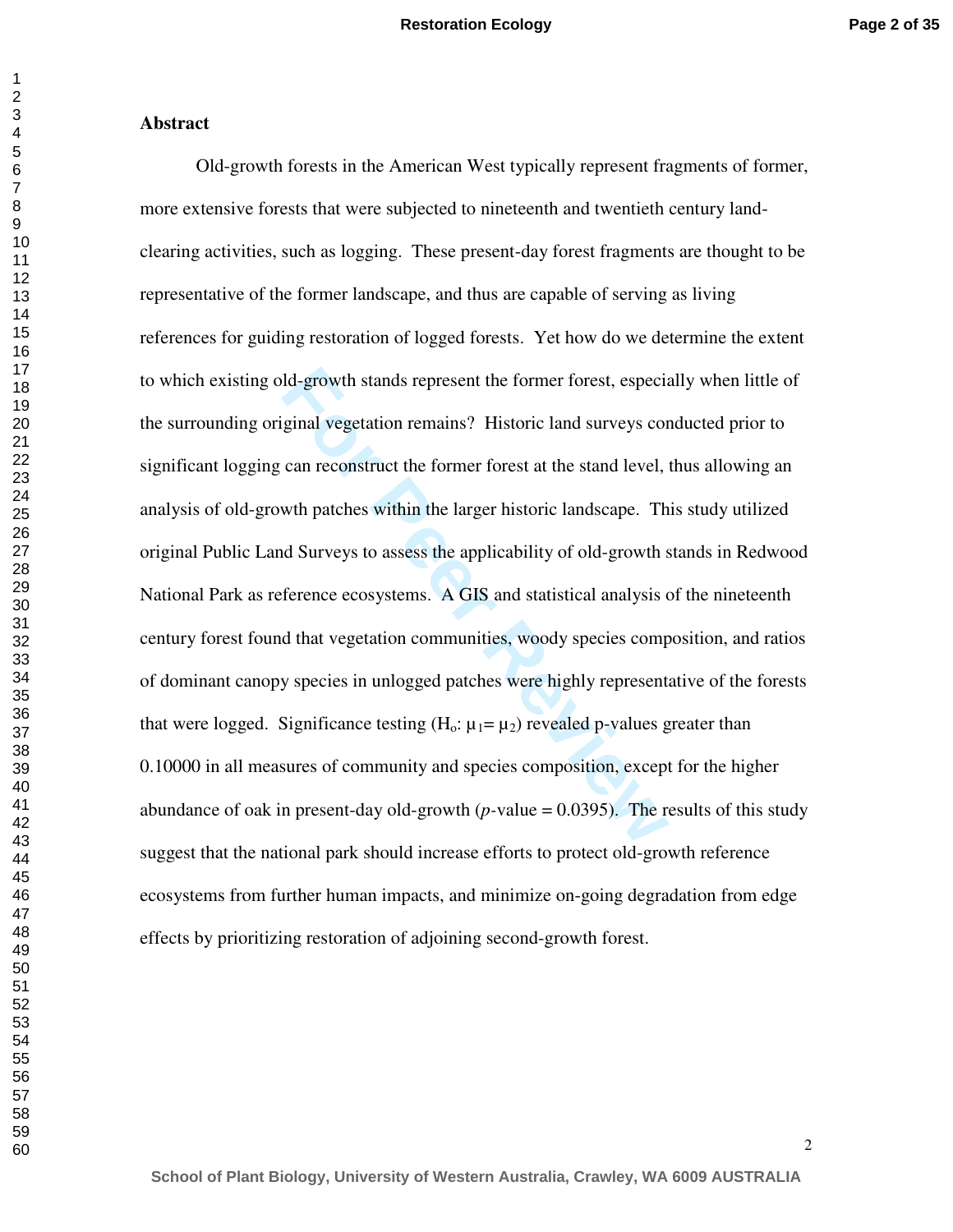#### **Restoration Ecology**

#### **Introduction**

Reference ecosystems are critical components of planning and evaluating ecological restoration projects. They represent a single state or snapshot in the range of natural variability for the ecosystem in need of restoration (SER 2004). Thus, identification of the goals and objectives for restoration requires multiple lines of evidence, or multiple references, to understand ecosystem structure, composition, and functional processes (Foster et al. 1996; Moore et al. 1999; SER 2004).

Fills in a significant gap in the knowledge of referenced forests in Redwood National Park in northern Cal ment of old-growth forest based on a basin-wide rece istoric land surveys. In conjunction with the analys 1995), de This study fills in a significant gap in the knowledge of reference ecosystems for restoration of logged forests in Redwood National Park in northern California (41°N, 124°W): an assessment of old-growth forest based on a basin-wide reconstruction of ecosystems using historic land surveys. In conjunction with the analysis of aerial photographs (Best 1995), dendrochronology (Veirs 1982; Sugihara & Reed 1987), field surveys of the vegetation (Sugihara & Reed 1987; Lenihan 1990; Russell & Jones 2001), and qualitative historical accounts (e.g., Murdock 1921; Stover 1999), the original Public Land Surveys (PLS) contribute to the "composite description" of the basin necessary for restoration planning (SER 2004). Each one of these lines of evidence provides unique information regarding the ecosystem prior to damage, although the most effective restoration depends on understanding the range of historic variability. Thus, the original PLS field notes provide a better understanding of the forests that existed prior to logging, and thereby contribute to identifying restoration goals for second-growth forests in Redwood National Park.

Dendroecological reconstructions are limited in the national park to old-growth trees that remain standing today and the presence of intact stumps. Stumps and trees that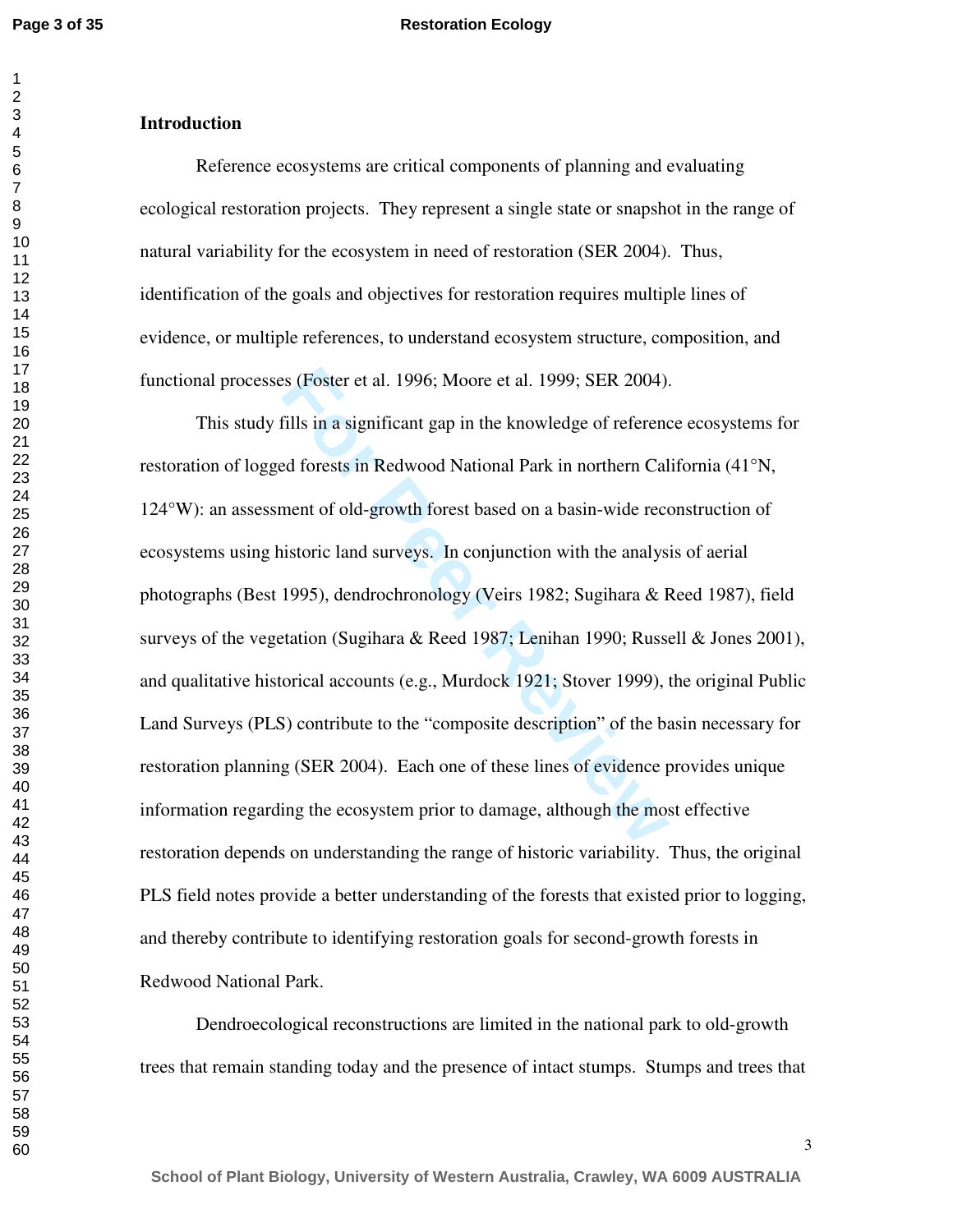were destroyed by tractor-logging cannot be sampled in a present-day field study. The earliest aerial photographs of the study area date to 1936—eighty-plus years after EuroAmerican settlement—and are incapable of stand-level reconstruction. Only the PLS record is capable of reconstructing the entire historic forest at the stand level. An extensive body of research has developed concerning the reliability and quality of vegetation reconstructions based on historic land surveys (e.g., Bourdo 1956; Galatowitsch 1980; Whitney 1990; Radeloff et al. 1999; Black et al. 2002; Bolliger et al. 2004; Wang 2007; Fritschle 2008, 2009). In Redwood National Park, the time period of the original PLS records is especially pertinent in identification of reference ecosystems because these surveys were conducted prior to widespread fire suppression, introduction of non-native species, and logging in the basin.

**Fritschle 2008, Radeloff et al. 1999; Black et al. 20**<br>Fritschle 2008, 2009). In Redwood National Park, t<br>cords is especially pertinent in identification of refer<br>eys were conducted prior to widespread fire suppress<br>es, a Using the original PLS field notes, Fritschle (2009) reconstructed the historic vegetation communities and spatial distributions of major woody species in the lower Redwood Creek basin of Redwood National Park. This study assesses the applicability of these historic communities and the remaining old-growth forest as reference ecosystems. The old-growth coast redwood communities found in the Little Lost Man Creek subbasin are considered highly representative of historic redwood-dominated communities in the park, and are studied in more detail. Using the PLS record as a basis for describing the historic nineteenth century forest, this study will answer the following questions: (1) What coniferous forest communities were logged in the lower Redwood Creek basin? (2) To what extent are the remaining old-growth coniferous forest communities representative of the historic forest? (3) Are the Little Lost Man Creek

 $\mathbf{1}$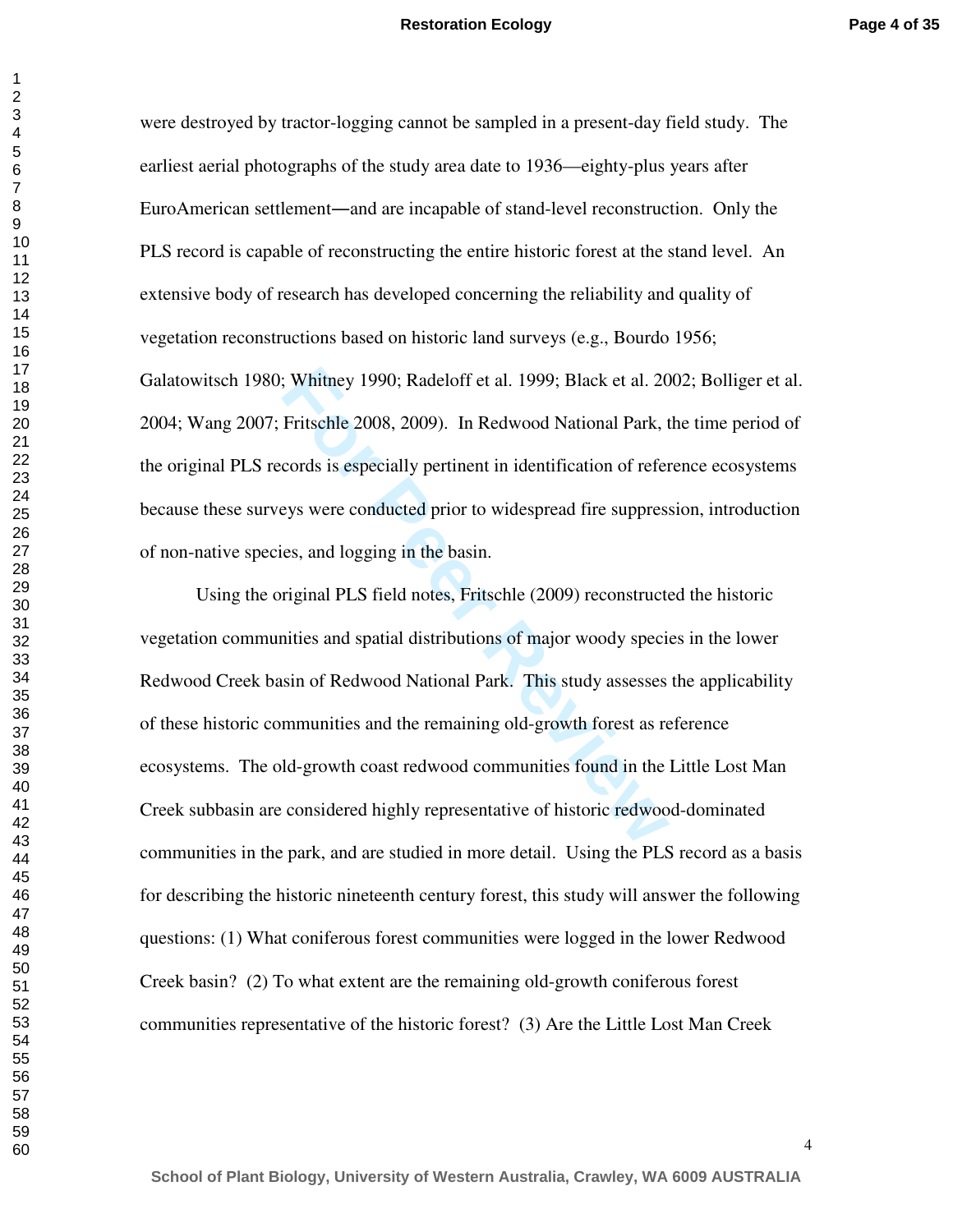$\mathbf{1}$ 

#### **Restoration Ecology**

redwood forest communities representative samples of the redwood forests that were logged?

Nineteenth century surveyors noted species types according to common names rather than scientific nomenclature. Thus, the common names noted in the surveys are used throughout this paper.

Some second-growth stands in the park were re-entered by timber companies and thus technically constitute third- and fourth-growth forest (Best 1995). For the sake of convenience, I will refer to all logged coniferous forests in the lower Redwood Creek basin as "second-growth."

#### **Methods**

Institute third- and fourth-growth forest (Best 1995).<br>
Fefer to all logged coniferous forests in the lower Revivale.<br> **For Peer Revivale 2018**<br> **Redwood Creek basin in Redwood National Park was auspices of the U.S. Genera** The lower Redwood Creek basin in Redwood National Park was systematically surveyed under the auspices of the U.S. General Land Office beginning in 1875 to 1886. In the century following the original PLS, the lower Redwood Creek basin in Redwood National Park was subjected to extensive logging activities. Unlike many of the *Sequoia sempervirens* (coast redwood) forests further south in California, the more isolated Redwood Creek basin was not extensively logged until the mid-twentieth century (Bearss 1969, Best 1995). Prior to 1936, only 2 percent of the basin had been cleared; much of this was *Picea sitchensis* (Sitka spruce) forest near Orick. In 1954, 15 percent of the coniferous forests in the lower Redwood Creek basin had been logged. By the time most of the lower basin became national park land in 1978, 69% of the coniferous forests had been logged (Best 1995). Restoration of these second-growth forests to old-growth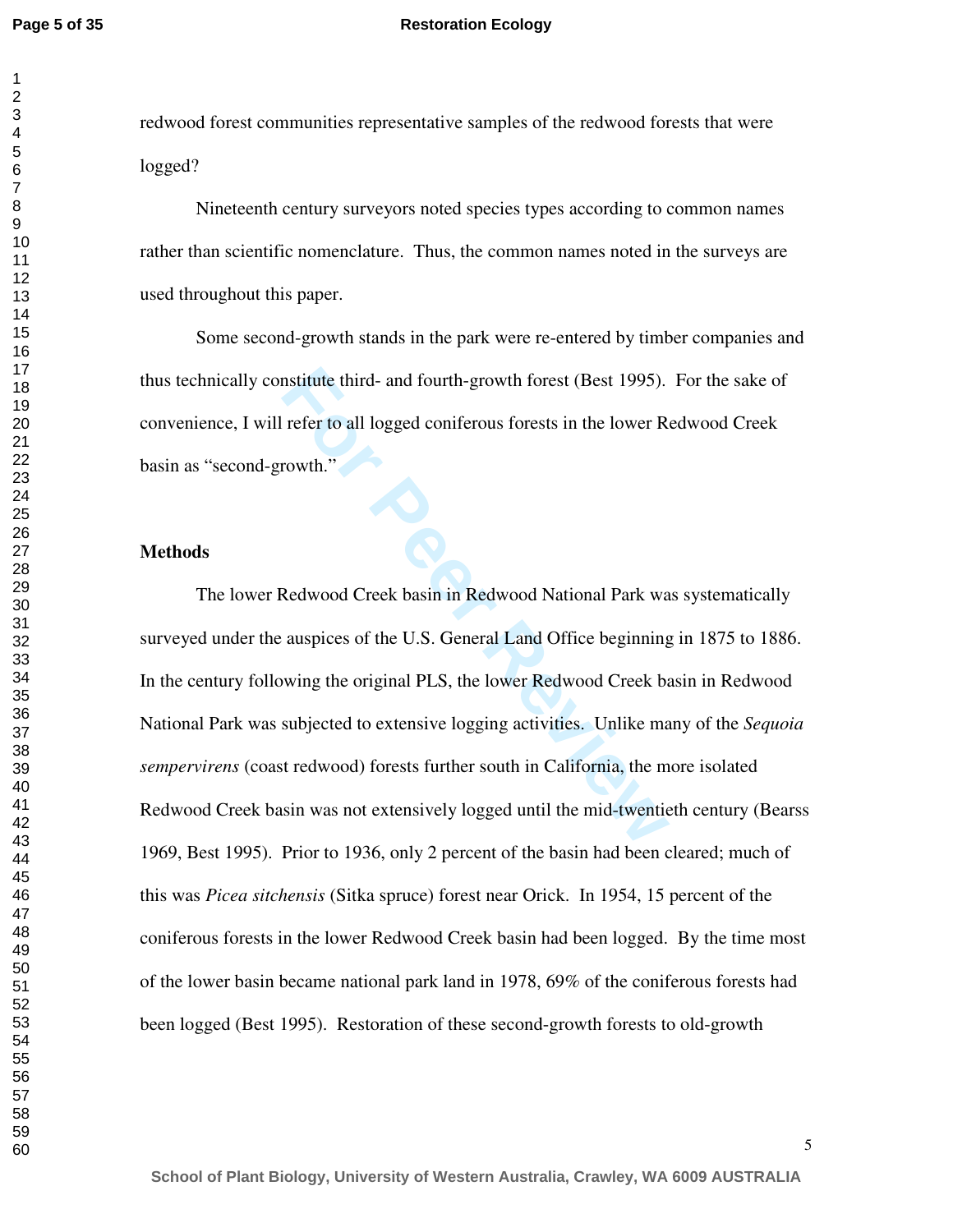conditions has been identified as an important management concern in the national park (RNSP 2000; Sarr et al. 2004).

se stands of small trees ranging from 5,000 to 25,00<br>pry ratio of Douglas fir to coast redwood (Muldavin eirs 1986; RNSP 1999). This density of trees is two<br>han old-growth stands in the lower basin which pose<br>25 to 90 larg The restoration of second-growth coniferous forests in the lower Redwood Creek basin is a significant challenge for park scientists and managers. Timber companies aerially seeded and planted mostly *Pseudotsuga menziesii* (Douglas fir) on clearcut lands in the basin (RNP 1980; RNSP 2000). As a result, second-growth forests consist of very dense stands of small trees ranging from 5,000 to 25,000 trees per hectare, with a 10:2 overstory ratio of Douglas fir to coast redwood (Muldavin et al. 1981; Veirs & Lennox 1981; Veirs 1986; RNSP 1999). This density of trees is two to three orders of magnitude higher than old-growth stands in the lower basin which possess more redwood and typically have 25 to 90 large trees per hectare (Veirs 1982). In the overstory of oldgrowth stands in the park, redwood trees outnumber Douglas fir trees ranging from 3:1 to 10:1 (RNSP 2000). Such high densities of Douglas fir in second-growth forests effectively limit the growth of redwood. If these stands are left untreated, redwood may take as long as 100 to 200 years to start dominating the overstory (RNP 1980).

Although the old-growth stands in lower Redwood Creek suffer from the influence of edge effects resulting from adjacent logged forest (Russell & Jones 2001), park scientists believe that the old-growth forests found in the Little Lost Man Creek subbasin are largely representative of the historic coast redwood forests (RNP 1994) (Figure 1). These forests are to be managed as the most "pristine" in the park (RNSP 2000). The subbasin comprises 957 hectares, of which 89 percent (852 ha) remains as old-growth forest (RNP 1998).

 $\mathbf{1}$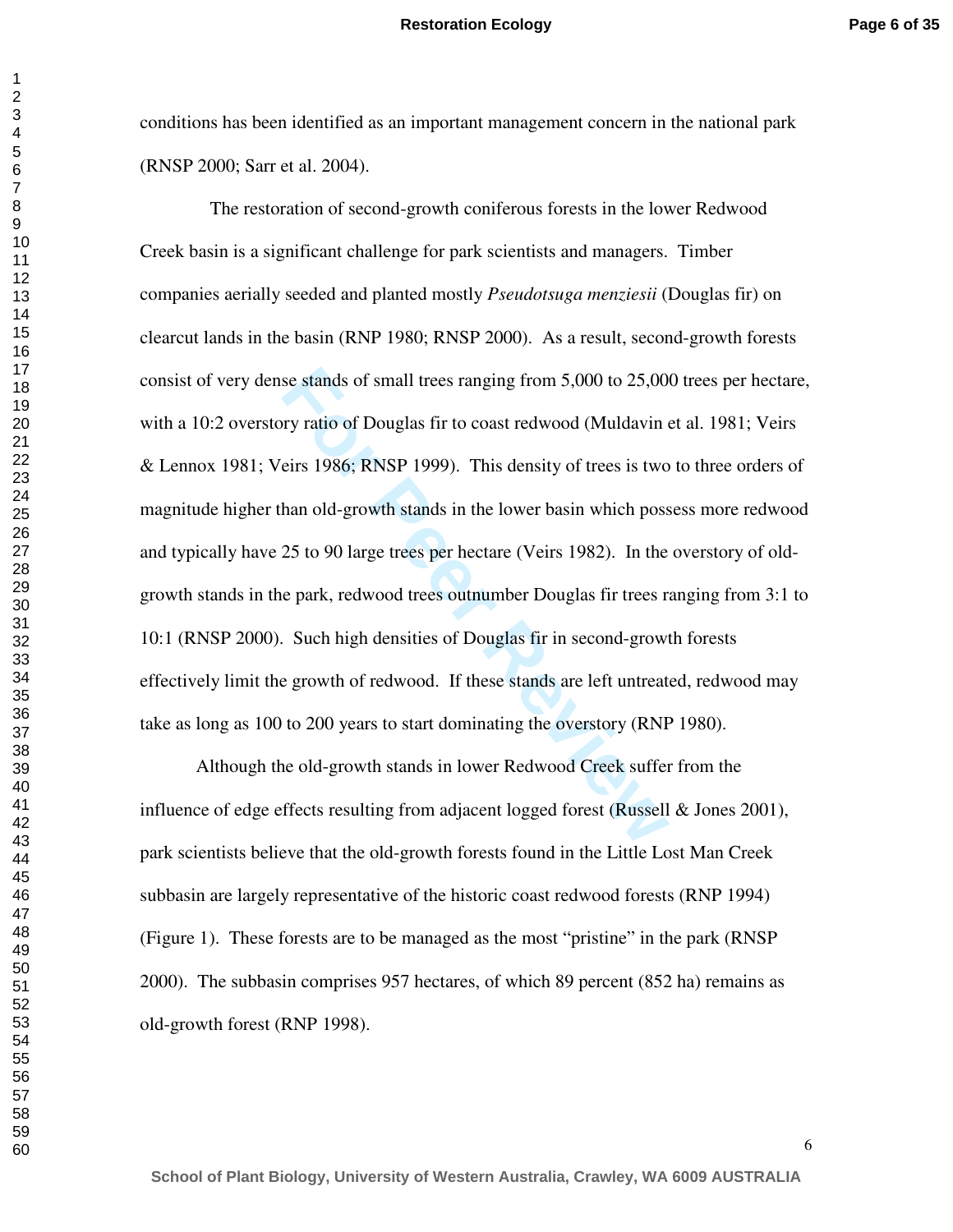**Page 7 of 35**

#### **Restoration Ecology**

In order to answer the questions posed in this study, the following analysis relied primarily on the processing of three GIS datasets in *ArcMap 9.1* (ESRI 2005):

- S record. Specifically, that analysis resulted in ident<br>communities and the relative weights of species in th<br>icate the dominance of species within communities,<br>nonly employed importance values due to the absence<br>nab 1990) • **Line coverage of PLS-derived nineteenth century vegetation communities and species relative weights assigned to one-mile section lines.** Fritschle (2009) reconstructed the historical distribution of dominant woody species and vegetation communities in the lower Redwood Creek basin according to the original PLS record. Specifically, that analysis resulted in identification of six vegetation communities and the relative weights of species in the basin. Relative weights indicate the dominance of species within communities, but differ from more commonly employed importance values due to the absence of basal area data (Seischab 1990). Instead, relative weights derive from quantifying ranked lists of overstory and understory species noted at the end of every section mile (line summaries). For both the classification of communities and the calculation of relative weights, each one-mile long section line was treated as a sampling plot. Since each plot (section line) was approximately the same length (1.61 km), the average relative weight of species by community was derived from simply averaging the relative weights of all section lines within a community.
- **1:24,000 polygon coverage of present-day second-growth and old-growth coniferous forest** created by Redwood National Park (RNP 1998).
- **1:100,000 polygon coverages of present-day vegetation alliances** (USDA 2004, 2005).

To compare the historic coniferous forest with the present-day extent of old-growth and logged coniferous forest, PLS section lines were intersected with both the old-growth and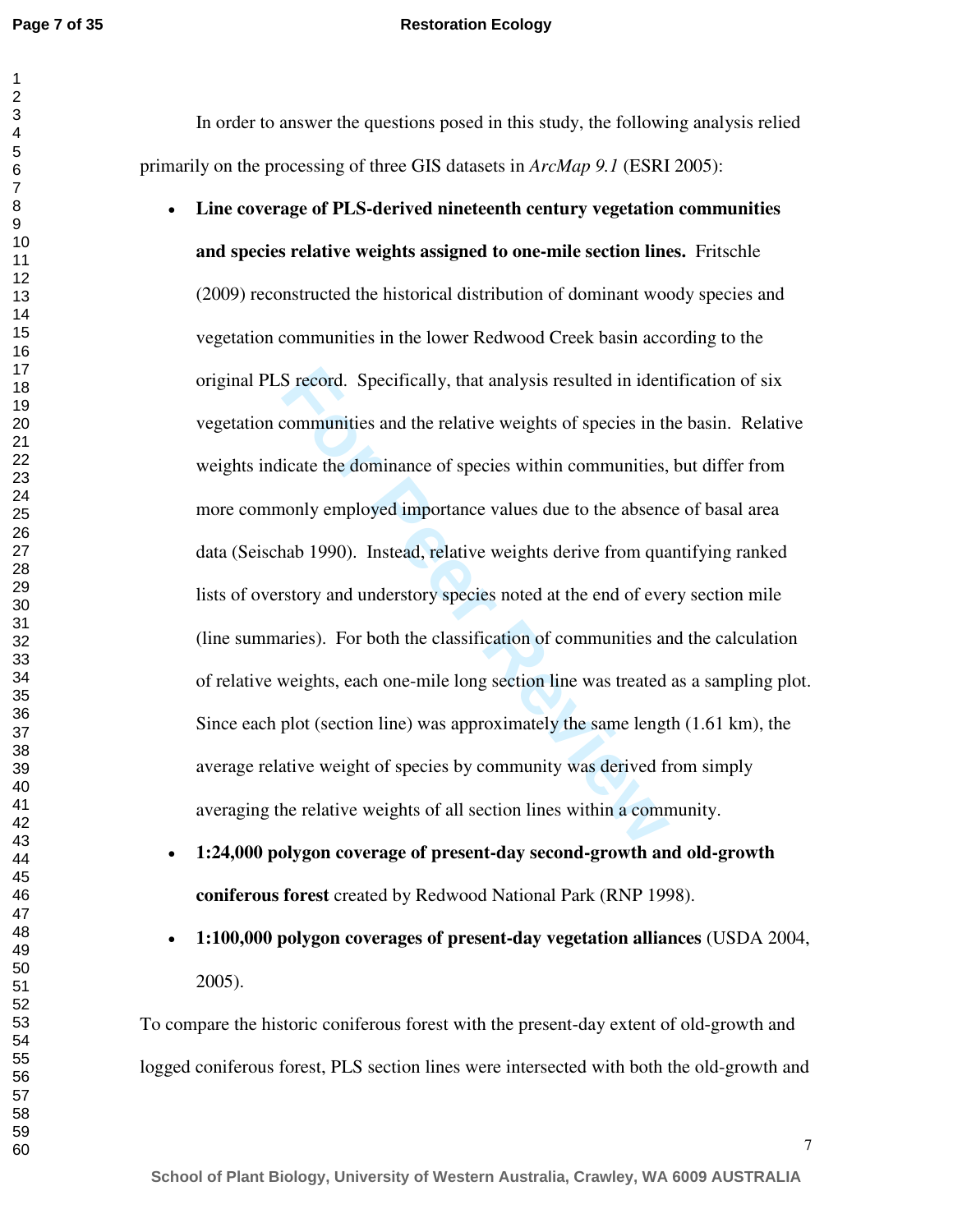and residual plots, two-tailed Student's t-tests were<br>ifference between the historic and present-day old-g<br>relative weights of species within a community were<br>in of line segments found in old-growth coniferous fo<br>ire study logged polygons. The resulting GIS shapefiles included the original one-mile long PLS section lines divided into smaller segments within old-growth and logged coniferous forest. The composition of old-growth PLS-derived communities was determined by adding up the line segments lengths for each community type found in old-growth coniferous forest, dividing by the total length of old-growth line segments, and multiplying by 100 percent. Since the data were normally distributed according to normal probability and residual plots, two-tailed Student's t-tests were performed to assess significant difference between the historic and present-day old-growth forest communities. The relative weights of species within a community were also recalculated based on the length of line segments found in old-growth coniferous forest. When considering the entire study area of the lower Redwood Creek basin in Fritschle (2009), all section lines were approximately the same length (one mile). Thus, calculation of average relative weight for a species within a community required simply averaging all relative weights within a particular community. However, portions of these section lines were logged, resulting in differing lengths of old-growth section lines and requiring calculation of relative weights adjusted to the length of each line (Table 1).

 To determine the degree to which the Little Lost Man Creek subbasin could serve as a reference redwood ecosystem required a definition of what constitutes "redwood forest" in lower Redwood Creek. Six coniferous forest alliances have been identified in the lower Redwood Creek basin: Pacific Douglas-fir (covers 4.4% of the lower basin), Redwood – Douglas-fir (37.4%), Sitka Spruce (1.4%), Sitka Spruce – Grand Fir (0.8%), Sitka Spruce – Redwood  $(5.1\%)$ , and Redwood  $(50.8\%)$  (USDA 2004, 2005). Alliances represent a more generalized classification of vegetation associations (Tart et al. 2005).

**School of Plant Biology, University of Western Australia, Crawley, WA 6009 AUSTRALIA**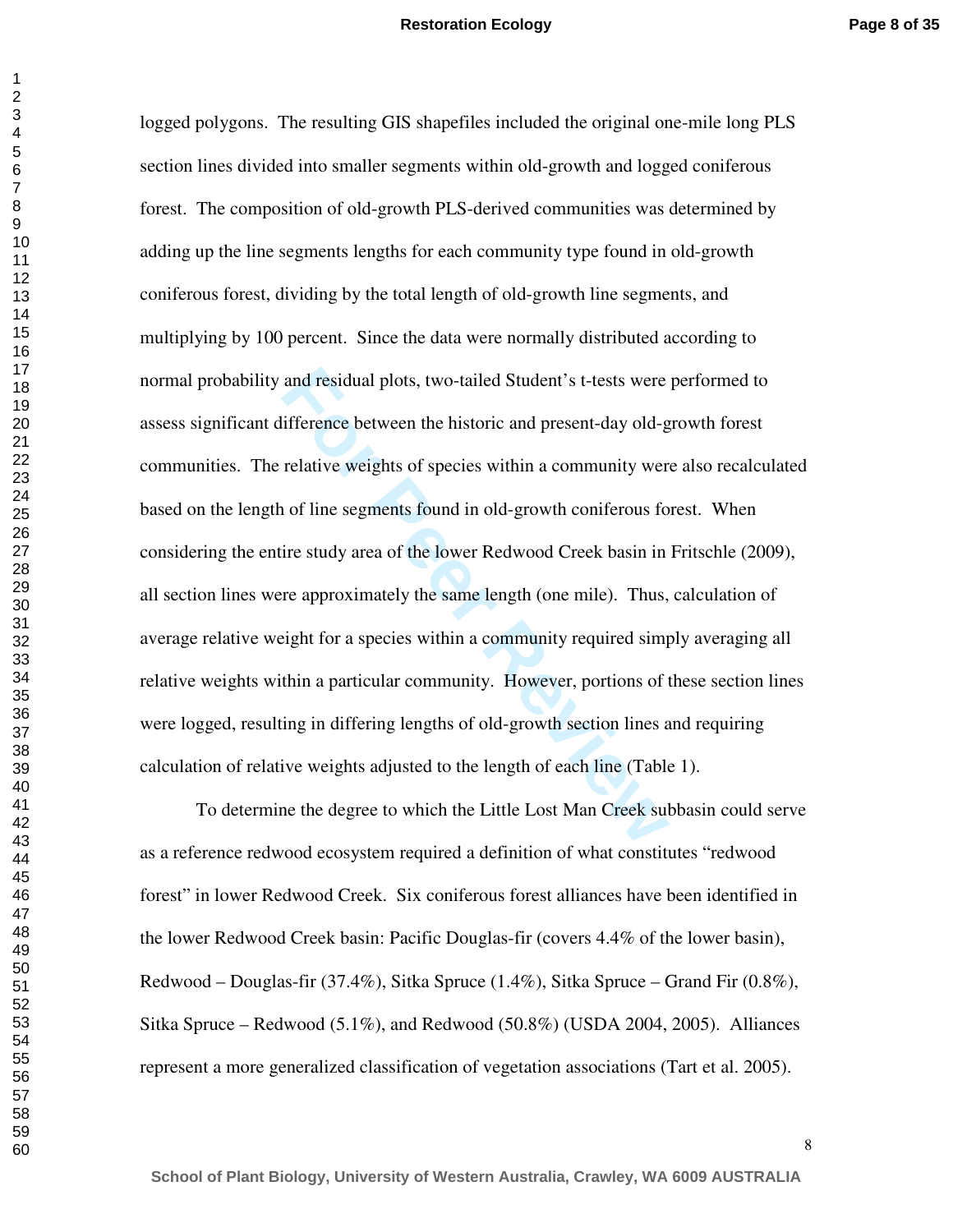appropriately compared to historic forests found with<br>thern redwood range, this type of redwood-domina<br>ial soils along the coast and at maritime-influenced if<br>10 meters (USDA 2004). Associated woody species<br>nsiflorus (tano The coniferous forest alliances were derived from remotely sensed data with a minimum mapping area of 6.25 hectares and greater than 10 percent conifer cover (USDA 2004, 2005). Just over 90 percent of PLS section lines in the Little Lost Man Creek subbasin occur within the Redwood Alliance (a coniferous forest alliance with greater than 50 percent redwood canopy cover). Redwood – Douglas-fir  $(9.3\%)$  and Douglas-fir  $(0.3\%)$ alliances encompass the remaining PLS lines. Thus, the old-growth redwood forest in the subbasin was most appropriately compared to historic forests found within the Redwood Alliance. In the northern redwood range, this type of redwood *-*dominated forest exists on alluvial and colluvial soils along the coast and at maritime-influenced inland sites with elevations below 610 meters (USDA 2004). Associated woody species include Douglas fir, *Lithocarpus densiflorus* (tanoak), *Tsuga heterophylla* (western hemlock), *Corylus cornuta californica* (California hazel), *Gaultheria shallon* (salal), and *Rhododendron macrophyllum* (Pacific rhododendron). The composition of PLS-communities and species relative weights within the historic redwood forest and Little Lost Man Creek redwood forest were derived in the same manner as described earlier for present-day oldgrowth vs. historic coniferous forest.

#### **Results**

#### Pre- and post-logging coniferous forest

Historic vegetation community section lines covered 193,817 meters (~120 miles) in the lower Redwood Creek basin (Table 2, Figure 2). At the time of the original surveys, 46 percent of the lower Redwood Creek basin was comprised of fir-dominated communities; after logging nearly two-thirds of the original fir-dominated communities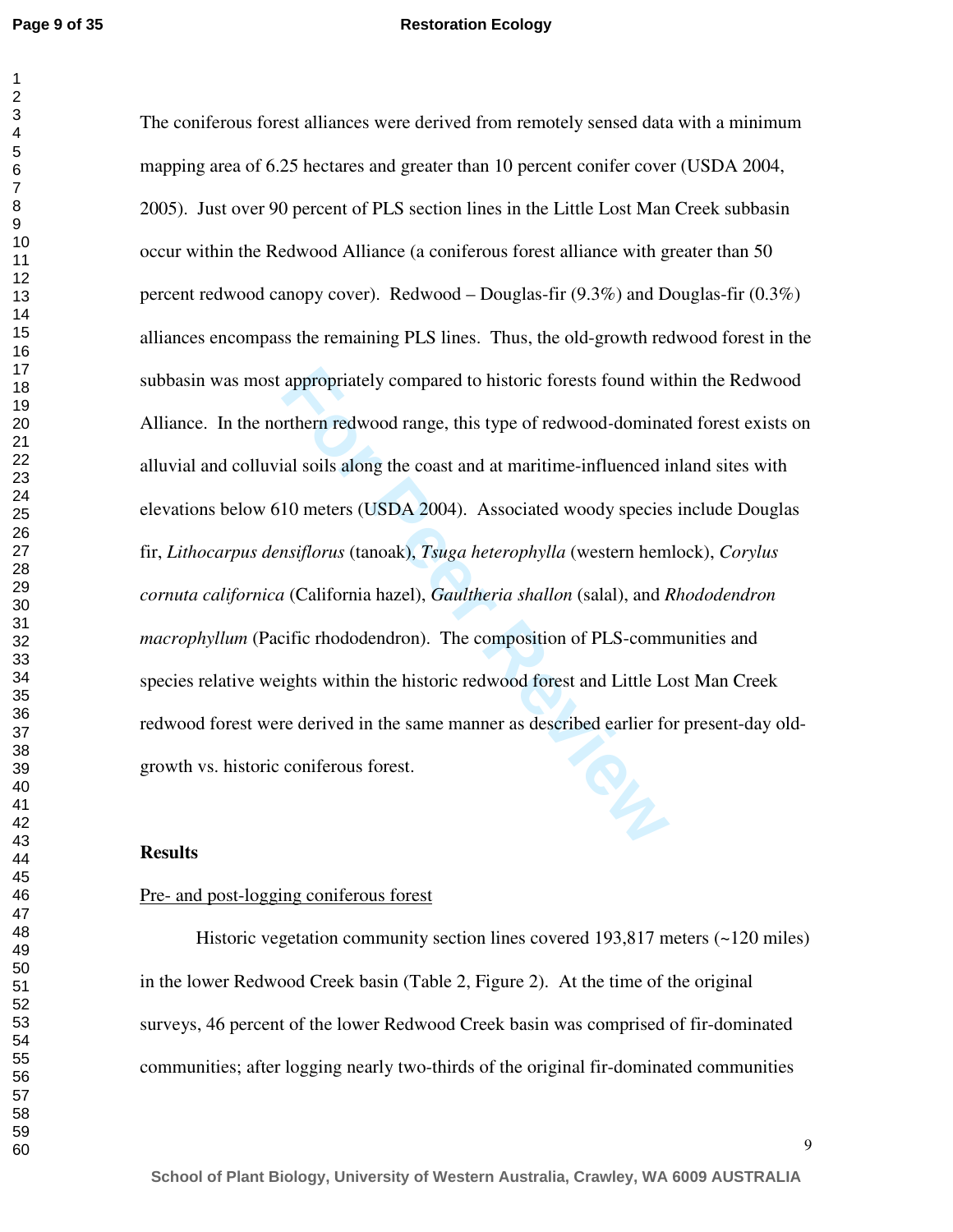remained old-growth. Prior to logging, redwood- and oak-dominated communities accounted for 21 percent and 33 percent, respectively, of the vegetation communities in the basin. Roughly half of these communities were subsequently logged. The proportion of fir-, redwood-, and oak-dominated communities changed slightly between 1875 and the present-day: fir-dominated communities, which historically comprised 46 percent of the basin increased to 52 percent of the basin, redwood-dominated communities decreased from 21 to 20 percent, and oak-dominated communities decreased from 33 to 28 percent.

to 20 percent, and oak-dominated communities decreased and the search of the heavy redwood-fir do f the heavy redwood-fir community and two-fifth ty remain in the basin today as old-growth forest. On ented 41 percent of th The most heavily logged communities were heavy redwood-fir and oak-firmadrone. One-third of the heavy redwood-fir community and two-fifths of the oak-fir madrone community remain in the basin today as old-growth forest. Originally, heavy redwood-fir represented 41 percent of the redwood-dominated communities in the basin and included the highest average relative weight of redwood. Today, less than one-third of the redwood-dominated old-growth forest is comprised of the heavy redwood-fir community. The oak-fir-madrone community included the highest average weight of fir. Thus, the communities that experienced the greatest amount of logging in the lower Redwood Creek basin had the greatest abundance (as measured by relative weights) of either redwood or fir. Communities with lower relative weights of these two species and a more equal mix of species experienced less logging.

 Abundance of minor woody species such as *Vaccinium* spp. (huckleberry), *Acer*  spp. (maple), and red alder were the most different, while the most dominant species fir, redwood, and oak—were the most similar between the historic versus present-day old-growth coniferous forest (Table 3). On average, the heavy redwood-fir community

**School of Plant Biology, University of Western Australia, Crawley, WA 6009 AUSTRALIA**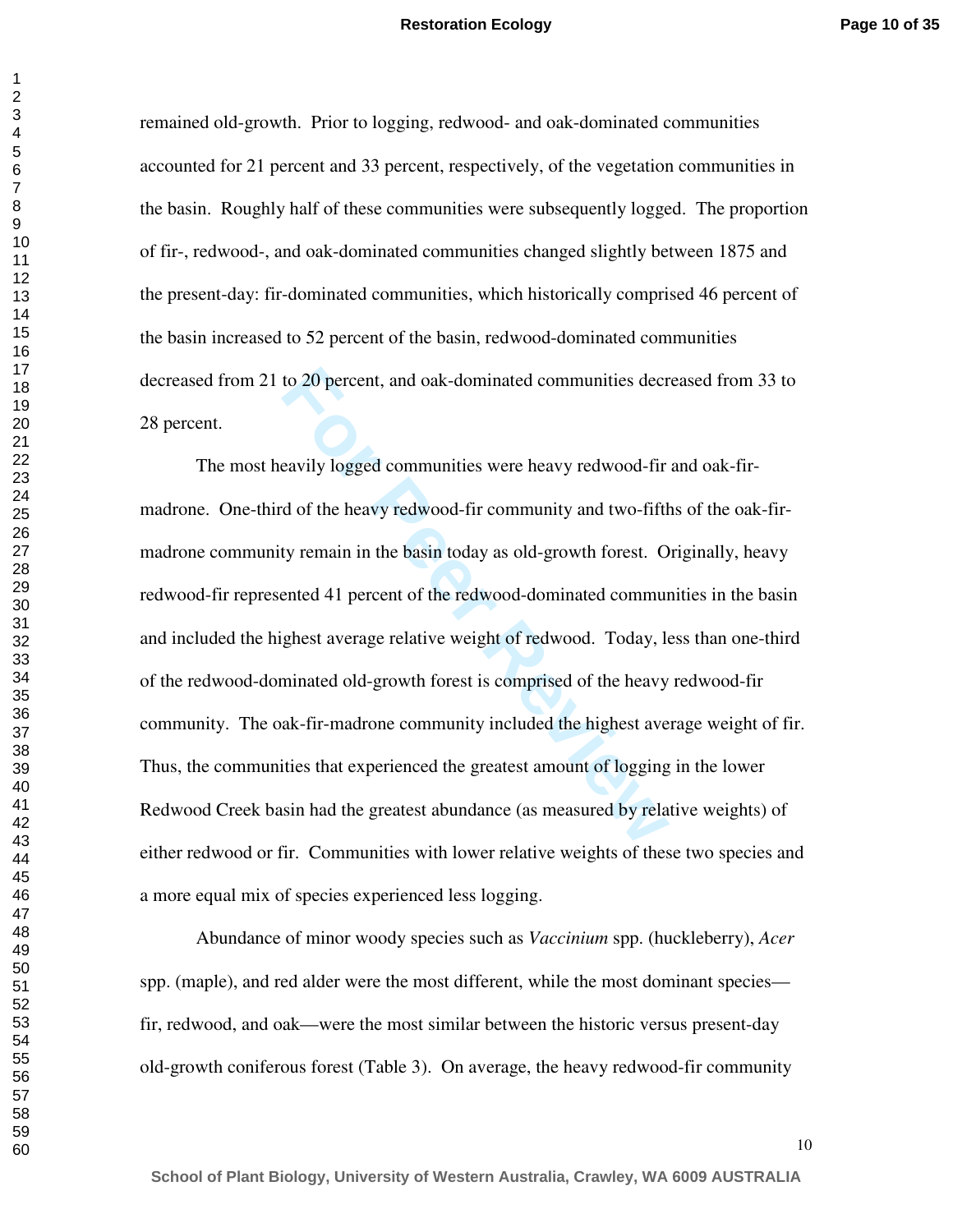possessed the greatest differences in relative weights of species between the old-growth and historic forest. In the old-growth heavy redwood-fir community, only redwood had a higher average relative weight compared to the historic forest. Except for oak (*p-*value = 0.0395), the increase or decrease in mean relative weight between the historic and oldgrowth forest were not significantly different. Similarly, the ratios of fir vs. redwood average relative weights were not significantly different between the entire historic coniferous forest and the forests that now constitute logged and old-growth coniferous forest (Table 4).

and the forests that now constitute logged and old-growth<br>ses results suggest that while a significant amount of<br>logged (*p*-value = 0.00007, H<sub>o</sub>:  $\mu_1 = \mu_2$ ), the proportin<br>the independent species type are not signific Overall, these results suggest that while a significant amount of these communities were logged (*p*-value = 0.00007,  $H_0$ :  $\mu_1 = \mu_2$ ), the proportions of communities within their dominant species type are not significantly different in the remaining old-growth forest (*p*-value =  $0.50000$ , H<sub>o</sub>:  $\mu_1 = \mu_2$ ). In other words, the differences within the fir-dominated communities between historic coniferous forest and present-day old-growth coniferous forest are not significantly different. Similarly, the composition of all species except oak is not significantly different within communities. Old-growth redwood forest in the Little Lost Man Creek subbasin

 A comparison of redwood forest found throughout the lower Redwood Creek basin verses redwood forest in the Little Lost Man Creek subbasin yielded slightly higher average relative weight values in the subbasin for redwood, Sitka spruce, *Pinus* spp. (pine), red alder, *Aesculus californica* (California buckeye), *Baccharis pilularis* (chaparral), and huckleberry species (Table 5). Thus the dominance of these species is slightly overrepresented in the subbasin compared to the redwood forest found throughout the lower basin in 1875-1886. Fir, oak, *Arbutus menziesii* (Pacific madrone),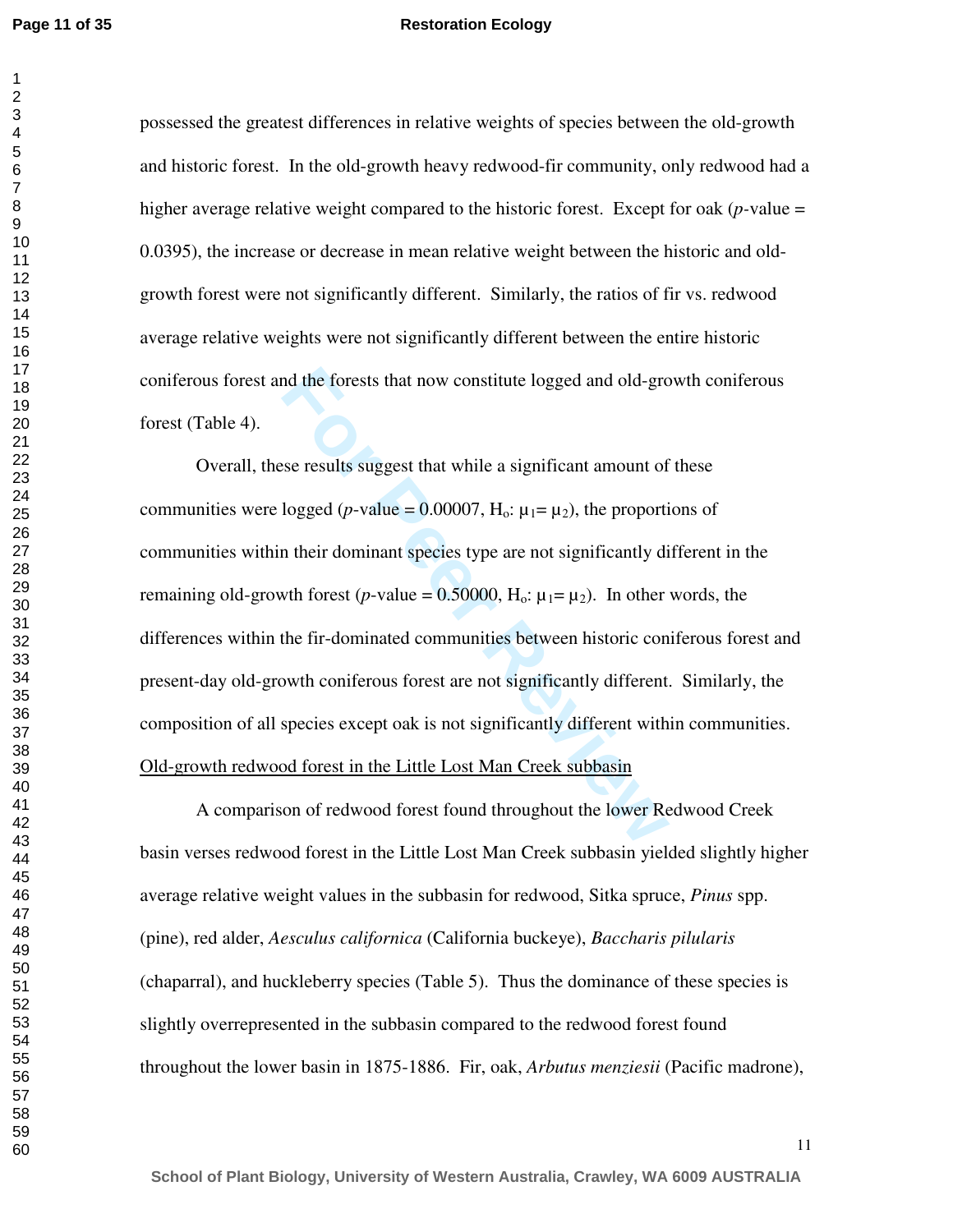maple, *Corylus cornuta californica* (hazel), and salal are slightly less dominant in the subbasin. However, only the average relative weight of oak was found to be significantly different (*p*-value = 0.0462, H<sub>0</sub>:  $\mu_1 = \mu_2$ ). A comparison of fir to redwood ratios revealed that redwood was significantly more important in Little Lost Man Creek subbasin compared to the basin-wide redwood forest (*p*-value =  $0.0341$ , H<sub>o</sub>:  $\mu_1 = \mu_2$ ) (Table 6).

and the historic Redwood Creek basin redwood fores<br>ent (*p*-value = 0.4526, H<sub>o</sub>:  $\mu_1$ =  $\mu_2$ ). The largest different munities within their dominant species types are the idominated forest, 43 percent and 46 percent mo The composition of communities in redwood forest between Little Lost Man Creek old-growth and the historic Redwood Creek basin redwood forest are not significantly different (*p*-value = 0.4526,  $H_0$ :  $\mu_1 = \mu_2$ ). The largest differences in the proportion of communities within their dominant species types are the amount of redwood- and oak-dominated forest, 43 percent and 46 percent more important in the subbasin respectively. Nonetheless, these differences are not significantly different. The composition of communities within the Little Lost Man Creek old-growth forest is representative of the historic redwood forest in the lower Redwood Creek basin.

In sum, the 852 ha of old-growth redwood forest in the Little Lost Man Creek subbasin is largely representative of the 11,708 ha of redwood forest found throughout the lower Redwood Creek basin, however redwood is more dominant over fir in the subbasin.

#### **Discussion**

 The results of this analysis suggest that the remaining old-growth coniferous forest in the lower Redwood Creek basin, including the old-growth redwood forest in the Little Lost Man Creek subbasin, is highly representative of the historic forest. The composition of communities and the average relative weights of species within those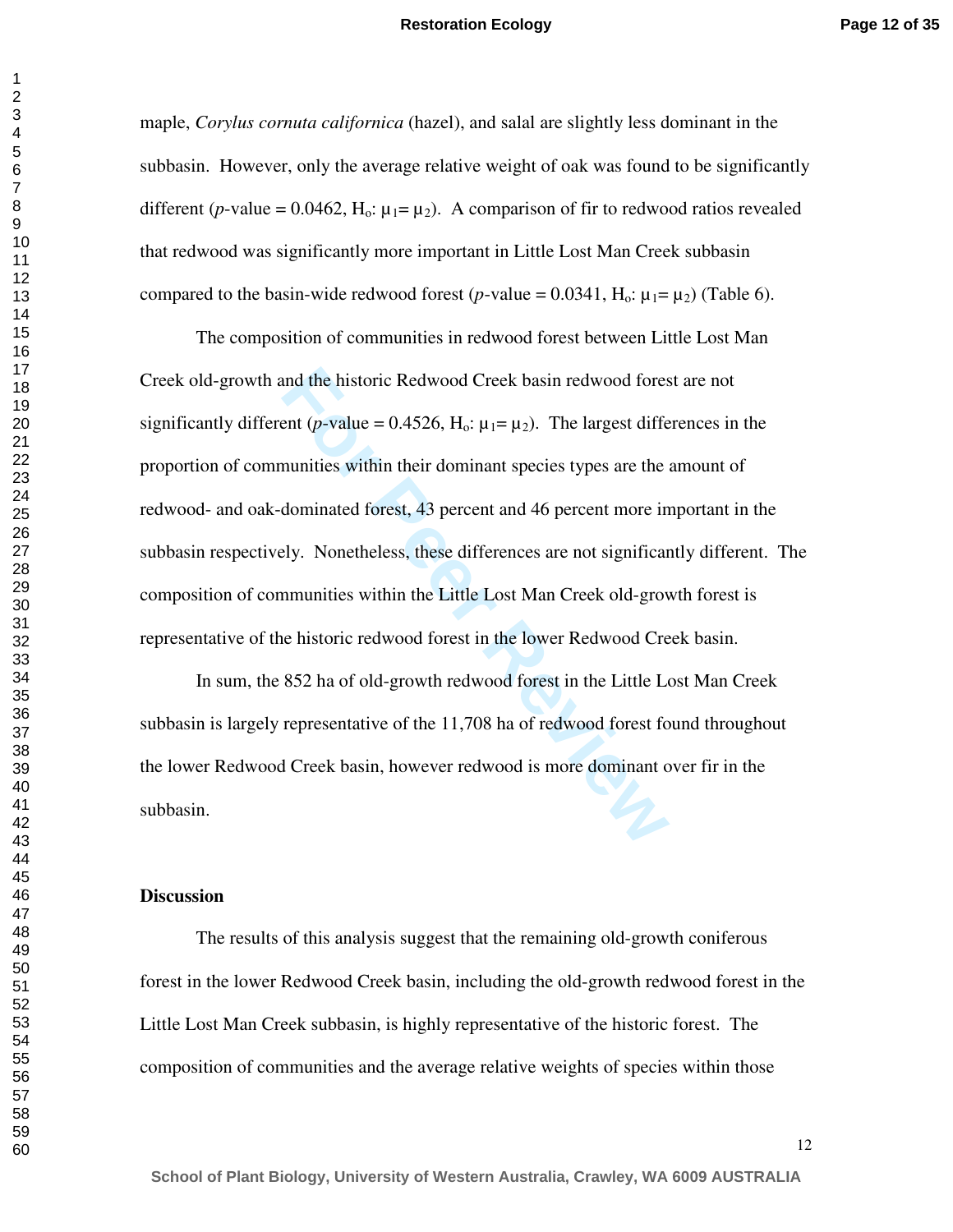#### **Restoration Ecology**

communities are not significantly different between the present-day old-growth forest and the logged forest. Thus, the coniferous forest in the lower Redwood Creek basin identified as effective old-growth (Russell  $\&$  Jones 2001) can serve as a reference ecosystem for restoration of logged forests to old-growth conditions.

How might this evaluation of old-growth forests using the original PLS records affect on-going park policies and ecological restoration activities? This question applies to both the parklands of Redwood Creek as well as to other parklands possessing representative old-growth forests. The implications for park policy and management are two-fold.

ds of Redwood Creek as well as to other parklands promum forests. The implications for park policy and<br>growth forests. The implications for park policy and<br>ds of old-growth are found to be highly representation<br>derivation, First, if stands of old-growth are found to be highly representative of landscapes requiring ecological restoration, park policies should reflect the added importance of protecting these reference ecosystems. Protection should be geared toward as little human interference as possible in order to protect functioning, intact reference ecosystems. The task of national parks to balance visitor use and environmental protection can still be achieved as smaller fragments of old-growth forest serve the needs of interpretive programs and visitor enjoyment. Although access and visitor development of these reference ecosystems should be limited, the old-growth stands can be intensively studied in order to inform specific objectives in second-growth restoration.

In Redwood Creek, park managers have taken this step for the Redwood Alliance forest. The Little Lost Man Creek subbasin, as this study has shown, contains highly representative old-growth redwood forest. The subbasin has been designated a Research Natural Area subzone of the primitive zone within the national park (RNSP 2000). Research Natural Areas in the national parks are permanently designated for the purpose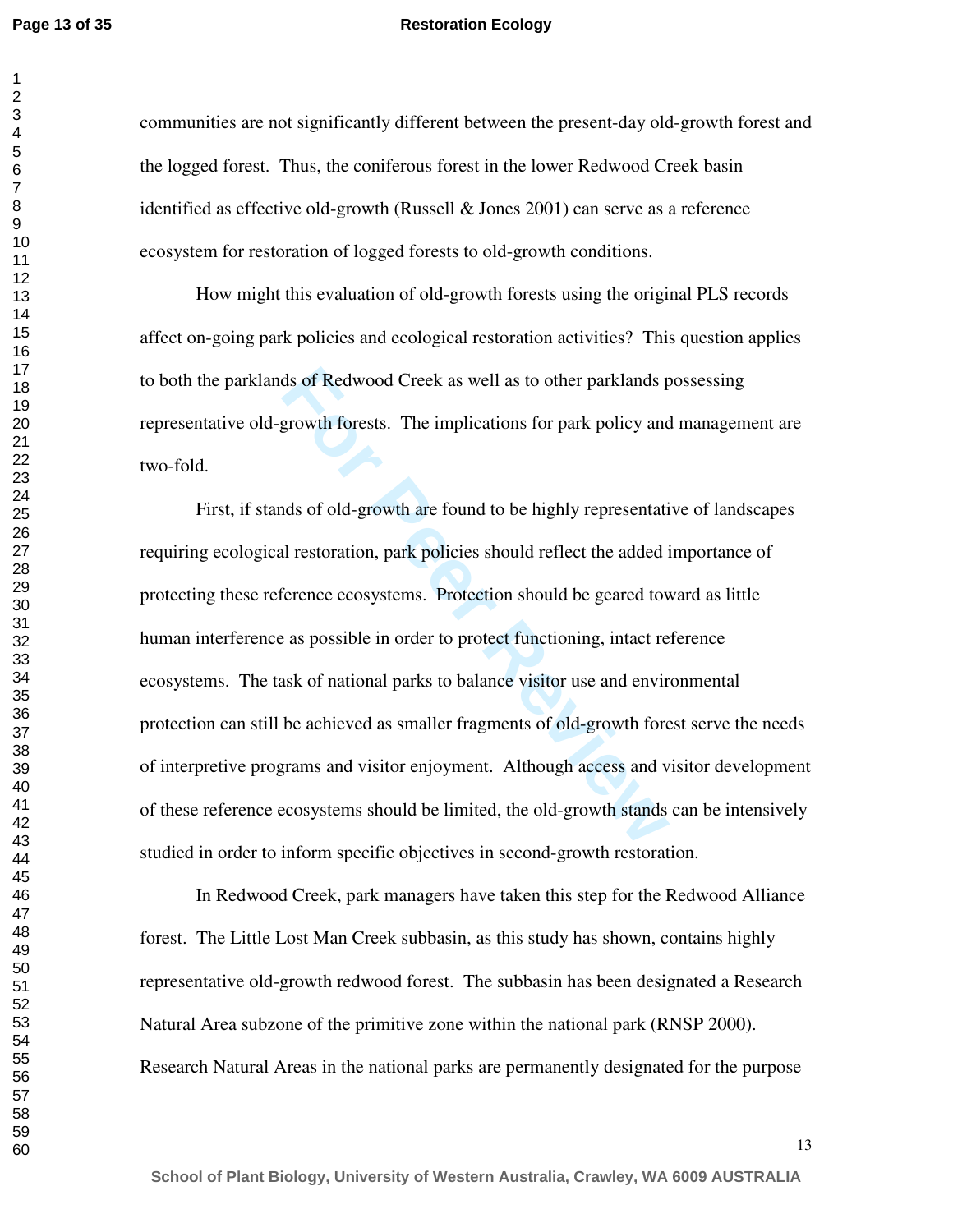of observation, monitoring, and long-term environmental research in areas typifying an ecological community type (NPS 2004). The results of the PLS analysis found that other old-growth forest alliances in the basin are also highly representative of the former forest. Although less extensive in area and more fragmented, Redwood – Douglas fir Alliance old-growth in the southern half of the park warrants enhanced protection and further study as a reference ecosystem (Figure 3). Twenty percent of old-growth in the lower Redwood Creek basin is found within this alliance (RNP 1998, USDA 2004, 2005).

sin is found within this alliance (RNP 1998, USDA<br>implication for park policy and management activit<br>tion of second-growth forest stands. Since the prote<br>mount to restoring second-growth stands, it follows<br>ace ecosystems s The second implication for park policy and management activities relates to prioritizing restoration of second-growth forest stands. Since the protection of reference ecosystems is paramount to restoring second-growth stands, it follows that stands surrounding reference ecosystems should be restored first. In Redwood Creek, formerly clear-cut stands are directly adjacent to old-growth forest, resulting in up to a 50 percent reduction in effective old-growth (Russell and Williams 2001). Thus, in order to protect the reference ecosystems from further edge effects, the first objective in second-growth restoration should deal with the edges along the old-growth forest. Key biotic and abiotic variables should be identified for forest edges that will change the forest structure to reflect, for example, old-growth microclimatic, soil moisture, and disturbance regimes. The identification of key variables allows us to identify those organisms and abiotic processes most likely to encourage further structural and processes development (Moore et al. 1999). In Redwood Creek, buffering the reference ecosystems in such a manner would likely involve furthering the work that the park has identified as management objectives, specifically thinning the thickets of Douglas-fir and exotic species, reintroducing fire, and planting native species (RNSP 2000).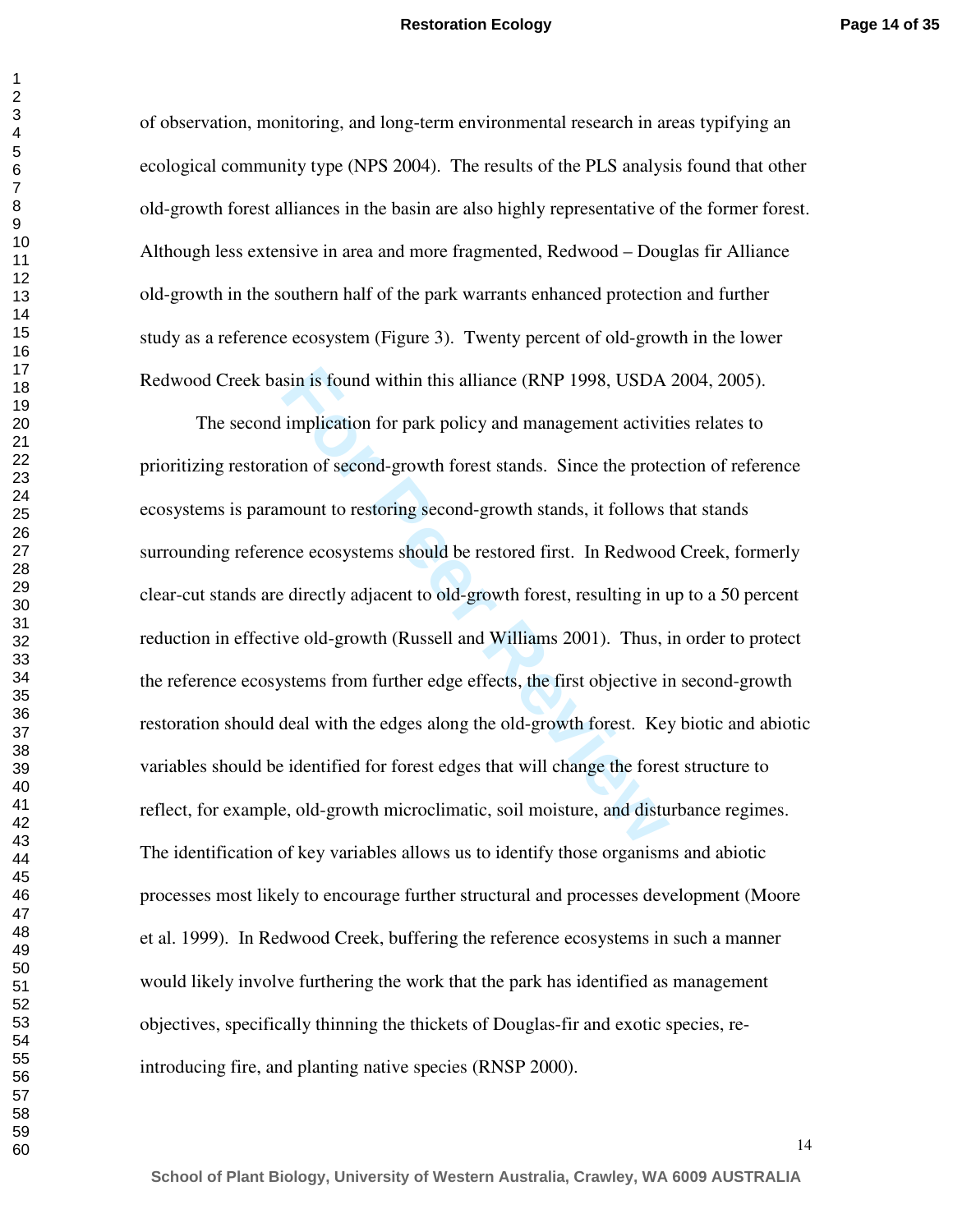#### **Restoration Ecology**

Unlike many studies that have used the PLS to reconstruct historic vegetation, significant stands of old-growth forest still exist in the lower Redwood Creek basin. This allows us to gauge how representative current old-growth is compared to the historic forest.

oration of coast redwood forests would benefit from<br>
Final PLS in old-growth forest to better gauge the stre<br>
Free<br>
Free econstruction, similar to work by Manies and Mlade<br>
1. Although that study made significant contribut The PLS reconstruction provides a historical reference for forests that no longer exist today, thus it can contribute to on-going restoration and management decisions. Future work in restoration of coast redwood forests would benefit from a field study mimicking the original PLS in old-growth forest to better gauge the strengths and limitations of this reconstruction, similar to work by Manies and Mladenoff (2000) in northern Wisconsin. Although that study made significant contributions to understanding PLS records, especially in relation to scales and methodologies for creating presettlement vegetation maps, forests in the Pacific Northwest differ substantially in the terrain surveyors had to traverse, the types of species and ecosystems found, and the historical context of the surveys, including differing sets of instructions and problems with land fraud. Such a study would also assist in uncovering biases that may exist in the PLS record for this region and enable more direct comparisons with other field-based studies of redwood forests.

#### **Implications for Practice**

• A GIS analysis of historic land surveys, such as the original Public Land Surveys, can be used to determine the degree to which remnant old-growth patches are representative of the former forest (reference ecosystems). This analysis can also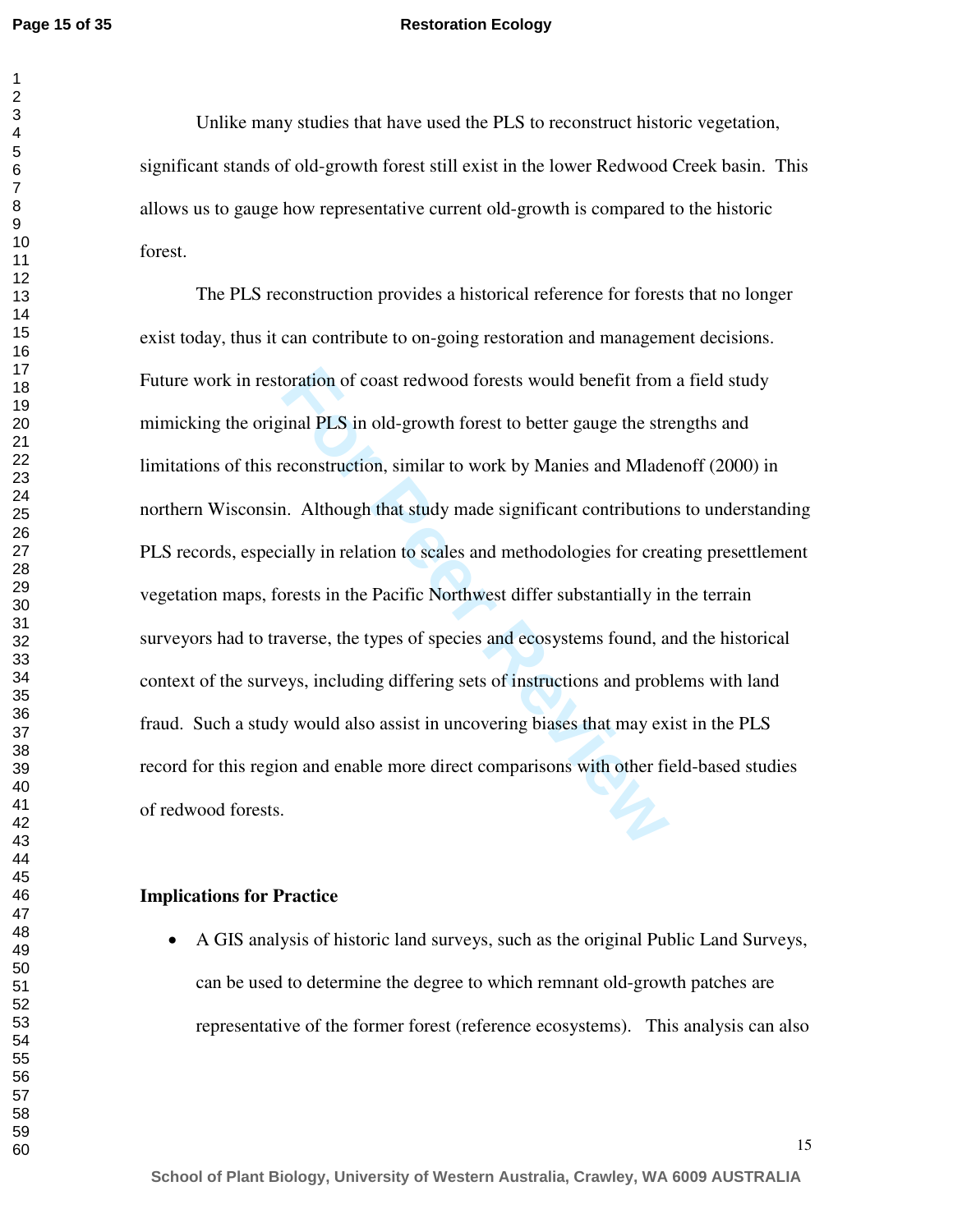identify ecosystems that occupied a specialized, narrow niche in the historic landscape.

• Identification of representative old-growth patches can aid in the triaging of landscape protection and restoration, prioritizing protection of highly representative patches and restoration of adjacent damaged ecosystems to buffer further damage to the representative ecosystem.

#### **Acknowledgements**

**Example 18 Since 2013**<br>
In GMs data preparation<br>
I.e., Matt Turner, Greg Turner, Caroline Fritschle, Nat<br>
Itwo anonymous reviewers for their constructive con<br>
I.e., Matter Constructive Constructive Constant<br>
I.e., Matter I would like to thank Ted Sickley for assistance in GIS data preparation. I am also grateful to Tom Vale, Matt Turner, Greg Turner, Caroline Fritschle, Nancy Langston, the section editor, and two anonymous reviewers for their constructive comments on the manuscript.

#### **References**

- Bearss, E.C. 1969. History basic data, Redwood National Park, Del Norte and Humboldt Counties, California. National Park Service, Division of History, Office of Archeology and Historic Preservation, United States Department of the Interior.
- Best, D.W. 1995. History of timber harvest in the Redwood Creek basin, northwestern California. U.S. Geological Survey Professional Paper 1454-C. PagesC1-C7 in K.M. Nolan, H.M. Kelsey, and D.C. Marron, editors. Geomorphic processes and aquatic habitat in the Redwood Creek basin, northwestern California. United States Geological Survey, Washington, D.C.

 $\mathbf{1}$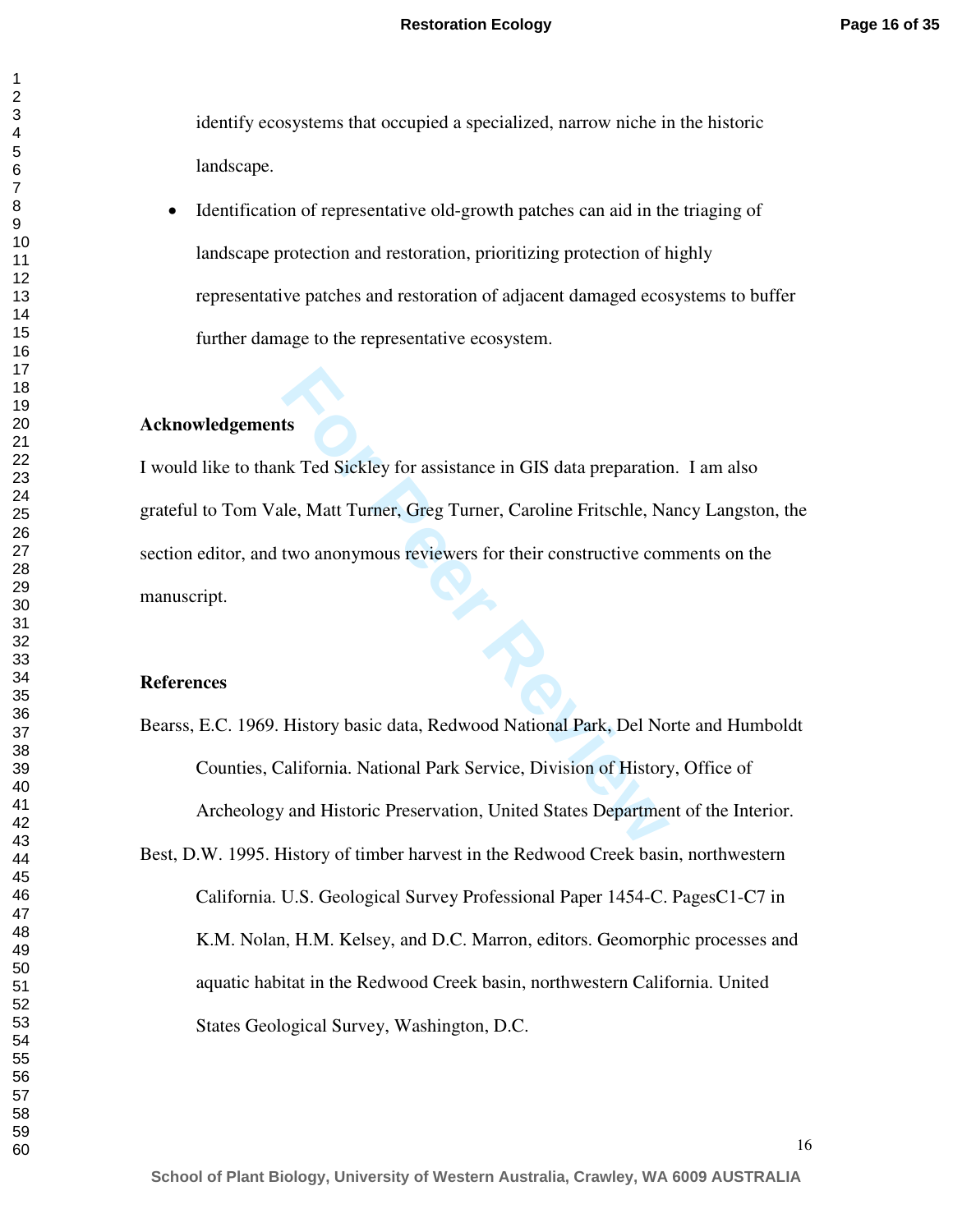| 1                                 |
|-----------------------------------|
| $\overline{c}$                    |
|                                   |
|                                   |
|                                   |
|                                   |
|                                   |
|                                   |
|                                   |
|                                   |
|                                   |
|                                   |
|                                   |
|                                   |
|                                   |
|                                   |
|                                   |
|                                   |
|                                   |
|                                   |
|                                   |
|                                   |
|                                   |
|                                   |
|                                   |
|                                   |
|                                   |
|                                   |
|                                   |
|                                   |
|                                   |
|                                   |
|                                   |
|                                   |
|                                   |
|                                   |
|                                   |
|                                   |
|                                   |
|                                   |
|                                   |
| 40                                |
|                                   |
| $\ddagger$<br>1                   |
| $\overline{4}$                    |
| 4.<br>ļ                           |
| 44                                |
| 45                                |
| 46                                |
| 47                                |
| 48                                |
| 49                                |
| 50                                |
| $\overline{\mathbf{5}}$<br>1<br>ť |
| .<br>52                           |
| 5<br>X<br>3                       |
| 54                                |
|                                   |
| 55                                |
| 56<br>ć                           |
| ć<br>57                           |
| 58                                |
| 59                                |
| 60                                |

- Black, B.A., M.D. Abrams, and H.T. Foster. 2002. Combining environmentally dependent and independent analyses of witness tree data in east-central Alabama. Canadian Journal of Forest Research **32**:2060-2075.
- Bolliger J, L.A. Schulte, S.N. Burrows, T.A. Sickley, and D.J. Mladenoff. 2004. Assessing ecological restoration potentials of Wisconsin (U.S.A.) using historical landscapes reconstruction. Restoration Ecology **12**(1):124-142.
- Bourdo, Jr., E.A. 1956. A review of the General Land Office Survey and of its use in quantitative studies of former forests. Ecology **37**:754-768.
- 956. A review of the General Land Office Survey ar<br>
studies of former forests. Ecology 37:754-768.<br>
on on California plants for education, research and c<br>
1. 2009. The Calflora Database, Berkeley, California<br>
<u>calflora.org</u> Calflora: Information on California plants for education, research and conservation (web application). 2009. The Calflora Database, Berkeley, California. URL <http://www.calflora.org/> [accessed on 29 July 2011]
- Chase, A.W. 1874. Timber belts of the Pacific coast. Overland Monthly and Out West Magazine **13**(3):242-249.
- Cooper, W.S. 1926. Vegetational development upon alluvial fans in the vicinity of Palo Alto, California. Ecology **7**(1):1-30.
- ESRI. 2005. ArcMap 9.1. Environmental Systems Research Institute, Redlands, California.
- Fritschle, J.A. 2007. An intermediate-scale reconstruction of historic vegetation in Redwood National Park using the Public Land Survey. Dissertation. University of Wisconsin-Madison.
- Fritschle, J.A. 2008. Reconstructing historic ecotones using the Public Land Survey: the lost prairies of Redwood National Park. Annals of the Association of American Geographers **98**(1):24-39.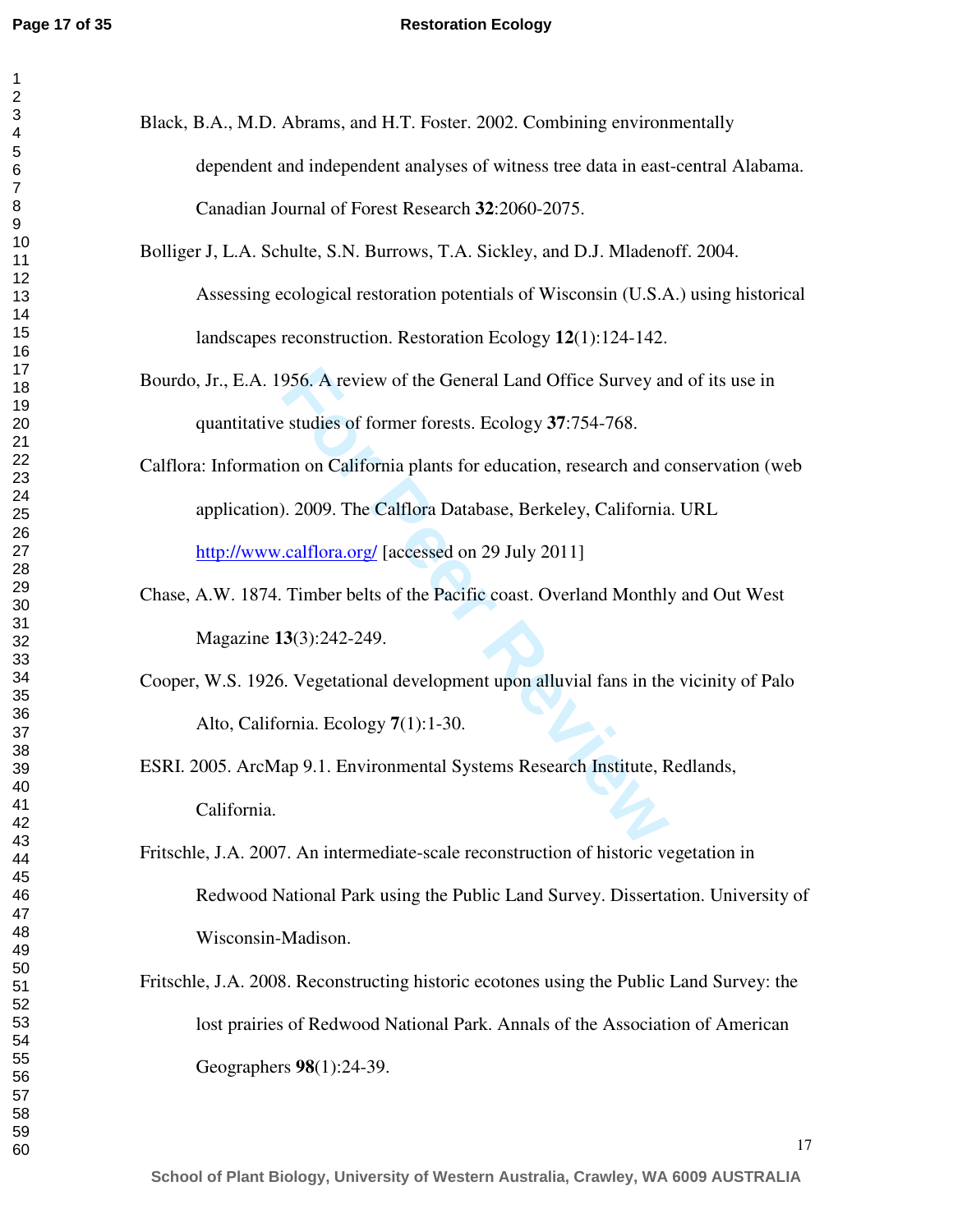- Fritschle, J.A. 2009. Pre-EuroAmerican settlement forests in Redwood National Park, California, U.S.A.: a reconstruction using line summaries in historic land surveys. Landscape Ecology **24**(6):833-847.
- Foster, D.R., D.A. Orwig, and J.S. McLachlan. 1996. Ecological and conservation insights from reconstructive studies of temperate old-growth forests. Trends in Ecology & Evolution **11**(10):419-424.
- 1990. Using the original land survey notes to recon<br>
Interactions of Little Lost Man Creek, Hun<br>
1. Forest associations of Little Lost Man Creek, Hun<br>
1. Forest associations of Little Lost Man Creek, Hun<br>
1. Forest associa Galatowitsch, S.M. 1990. Using the original land survey notes to reconstruct presettlement landscapes in the American west. Great Basin Naturalist **50**:181- 191.
- Lenihan, J.M. 1990. Forest associations of Little Lost Man Creek, Humboldt County, California: reference-level in the hierarchical structure of old-growth coastal redwood vegetation. Madroño **37**(2):69-87.
- Little, E.L. 1994. National Audubon Society field guide to North American trees, western region. Alfred A. Knopf, New York.
- Manies, K.L., and D.J. Mladenoff. 2000. Testing methods to produce landscape-scale presettlement vegetation maps from the U.S. public land survey records. Landscape Ecology **15**:741-754.
- Moore, M.M., W.W. Covington, and P.Z. Fule. 1999. Reference conditions and ecological restoration: a southwestern Ponderosa pine perspective. Ecological Applications **9**(4):1266-1277.
- Muldavin, E.H., J.M. Lenihan, W.S. Lennox, and S.D. Veirs. 1981. Vegetation succession in the first ten years following logging of the coast redwood forests.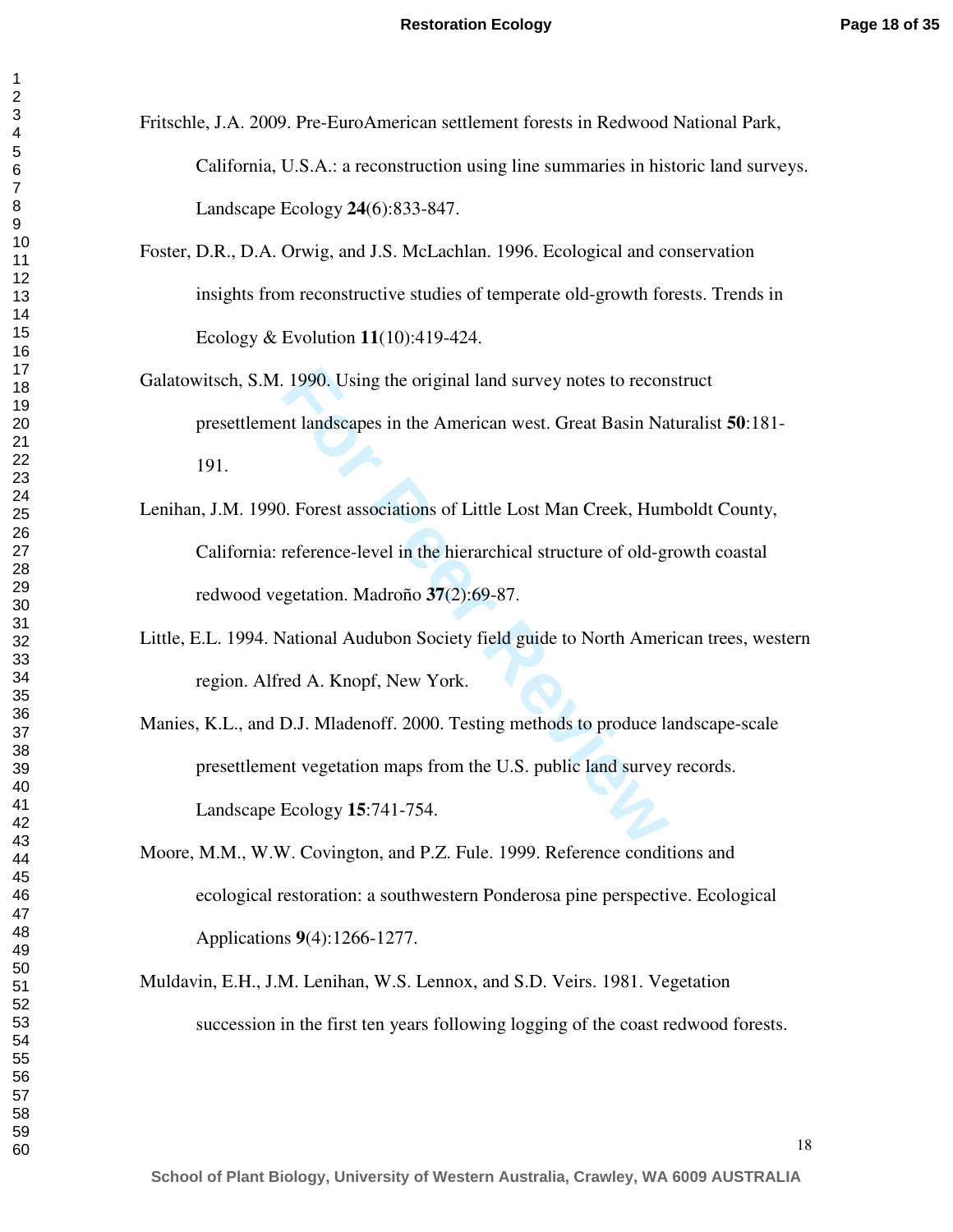#### **Page 19 of 35 Restoration Ecology**

| Technical Report No. 6. Redwood National Park, National Park Service, United           |  |
|----------------------------------------------------------------------------------------|--|
| States Department of the Interior, Arcata, California.                                 |  |
| Murdock, C.A. 1921. A backward glance at eighty, recollections & comments;             |  |
| Massachusetts 1841, Humboldt Bay 1855, San Francisco 1864. P. Elder and                |  |
| Company, San Francisco, California. URL http://hdl.loc.gov/loc.gdc/calbk.137           |  |
| [accessed on 29 July 2011]                                                             |  |
| National Park Service (NPS). 2004. Natural Resource Management Reference Manual        |  |
| #77. National Park Service, United States Department of the Interior. URL              |  |
| http://www.nature.nps.gov/rm77/specialdesignations/RNA.cfm [accessed on 29             |  |
| July 2011].                                                                            |  |
| National Park Service (NPS). 2005. Base Boundaries for California and Oregon           |  |
| (1:24,000 Quads, Counties, States, and Parks). Inventory and Monitoring                |  |
| Program, National Park Service, U.S. Department of Interior, Fort Collins,             |  |
| Colorado. URL                                                                          |  |
| http://nrdata.nps.gov/networks/klmn/data/basedata/boudary/ca_or_basecarto_bnd.         |  |
| $\overline{zip}$ [accessed on 29 July 2011].                                           |  |
| Radeloff, V.C., D.J. Mladenoff, H.S. He, and M.S. Boyce. 1999. Forest landscape change |  |
| in the northwestern Wisconsin pine barrens from pre-European settlement to the         |  |
| present. Canadian Journal of Forest Research 29:1649-1659.                             |  |
| Redwood National and State Parks (RNSP). 1999. Final general management                |  |
| plan/general plan environmental impact statement/environmental impact report.          |  |
| Redwood National and State Parks, Humboldt and Del Norte Counties,                     |  |
| California. National Park Service and California Department of Parks and               |  |
|                                                                                        |  |
| 19                                                                                     |  |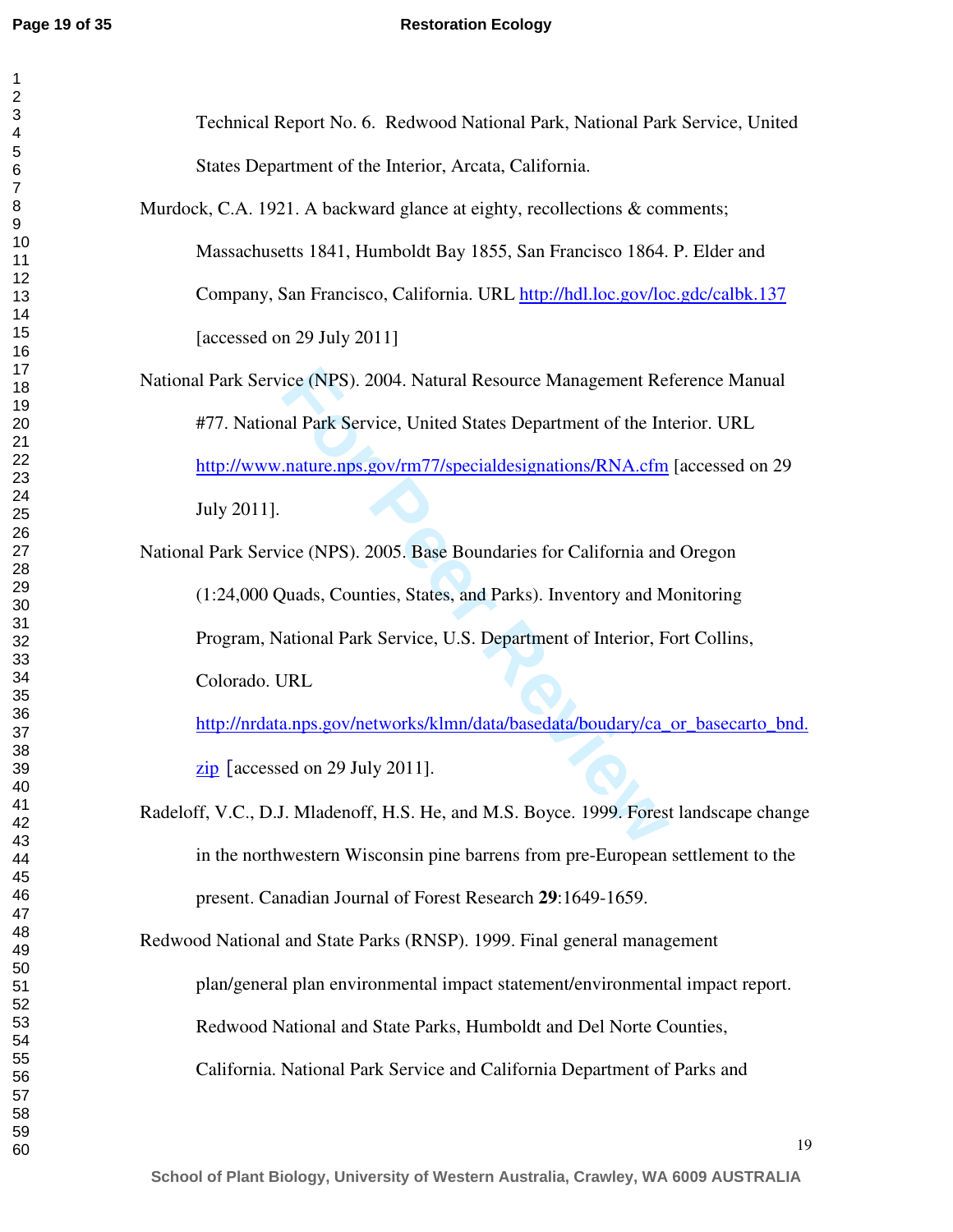Recreation, United States Department of Interior, Denver Service Center, Denver, Colorado.

- Redwood National and State Parks (RNSP). 2000. General management plan. Redwood National and State Parks, Humboldt and Del Norte Counties, California. National Park Service and California Department of Parks and Recreation, United States Department of Interior, Denver Service Center, Denver, Colorado.
- Park (RNP). 1980. Watershed rehabilitation plan en<br>Redwood National Park, Del Norte and Humboldt<br>National Park Service, United States Department of<br>Iorado.<br>Park (RNP). 1994. Resources Management Plan. Re<br>nal Park Service, Redwood National Park (RNP). 1980. Watershed rehabilitation plan environmental assessment, Redwood National Park, Del Norte and Humboldt Counties, California. National Park Service, United States Department of the Interior, Denver, Colorado.
- Redwood National Park (RNP). 1994. Resources Management Plan. Redwood National Park, National Park Service, U.S. Department of the Interior, Arcata, California.
- Redwood National Park (RNP). 1996. Checklist of the vascular plants of Redwood National Park. Biological Inventories of the World's Protected Areas, Online Query System. Information Center for the Environment, University of California, Davis, California. URL

<http://www.ice.ucdavis.edu/bioinventory/bioinventory.html> [accessed on 29 July 2011]

Redwood National Park (RNP). 1998. Best available vegetation: Redwood National and State Parks (1:24,000). Redwood National Park, National Park Service, United States Department of the Interior, Arcata, California.

 $\mathbf{1}$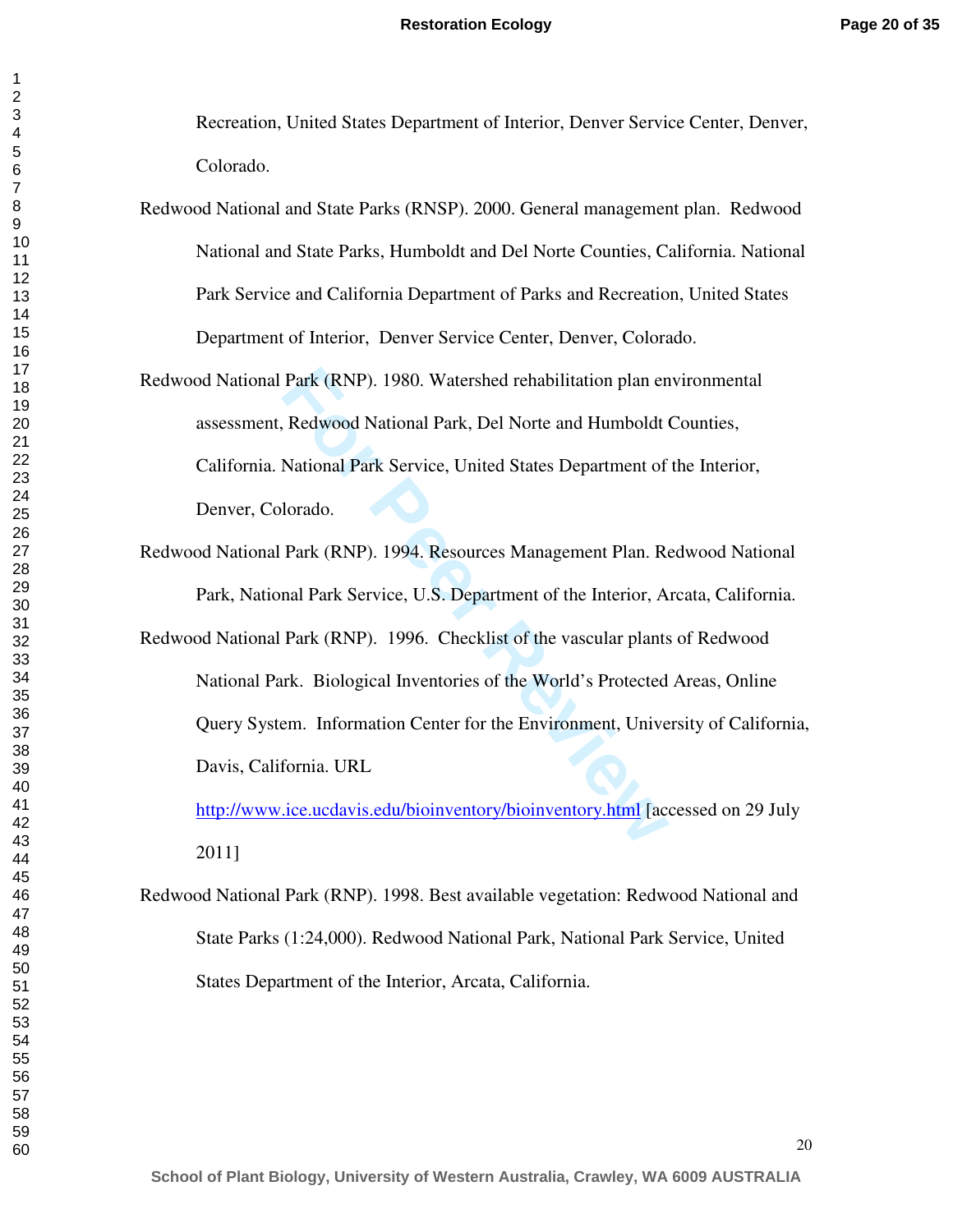- Russell, W.H., and C. Jones. 2001. The effects of timber harvesting on the structure and composition of adjacent old-growth coast redwood forest, California, USA. Landscape Ecology **16**:731-741.
	- Sarr, D., K. Puettmann, R. Pabst, M. Cornett, and L. Arguello. 2004. Restoration ecology: new perspectives and opportunities for forestry. Journal of Forestry (5):20-24.
	- ical Restoration Science & Policy Working Group (Stational primer on ecological restoration, version 2. L<br>
	<u>ser.org/content/ecological restoration primer.asp</u> [and the transference]<br>
	For Preview with Marlin Stover conducte Society for Ecological Restoration Science & Policy Working Group (SER). 2004. The SER International primer on ecological restoration, version 2. URL http://www.ser.org/content/ecological restoration primer.asp [accessed on 29 July 2011]
	- Stover, M. 1999. Oral history interview with Marlin Stover conducted by Steve Horner and Patsy Givens, September 1, 1999, Arcata, California. Humboldt County Historical Society Archives, Eureka, California.
	- Sugihara, N.G., and L.J. Reed. 1987. Vegetation ecology of the Bald Hills oak woodlands of Redwood National Park. Redwood National Park Research and Development Technical Report Number 21. Redwood National Park South Operations Center, National Park Service, United States Department of the Interior, Orick, California.
	- Tart, D., C. Williams, J. DiBenedetto, E. Crowe, M. Girard, H. Gordon, K. Sleavin, M. Manning, J. Haglund, B. Short, and D. Wheeler. 2005. Section 2: Existing Vegetation Classification Protocol. Pages2.1-2.34 in R. Brohman and L. Bryant, editors. Existing Vegetation Classification and Mapping Technical Guide, Gen. Tech. Rep. WO–67. Forest Service, United States Department of Agriculture, Washington, D.C.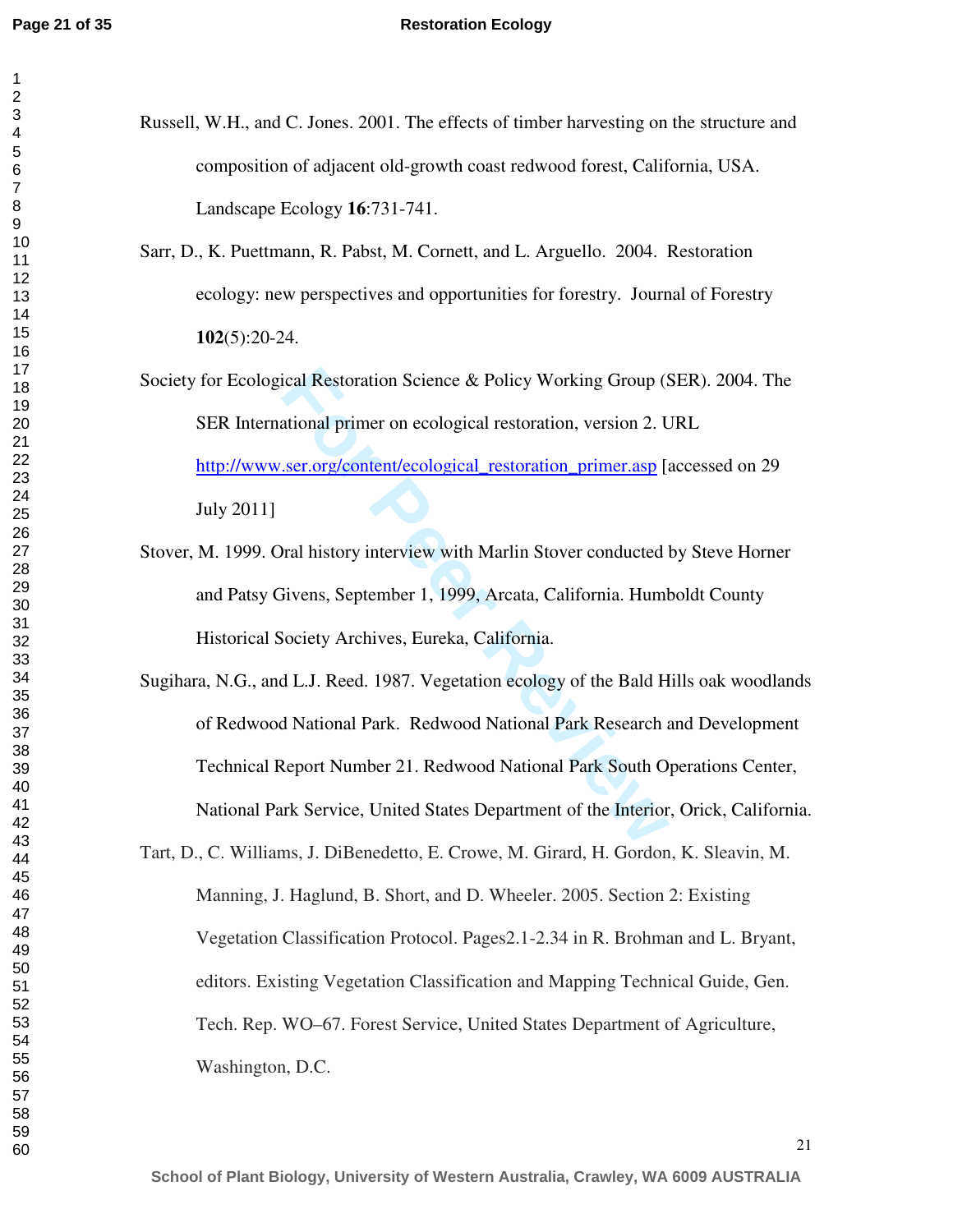| USDA Forest Service (USDA). 2004. Vegetation Classification, Vegetation Descriptions, |
|---------------------------------------------------------------------------------------|
| North Coast and Montane Ecological Province – CALVEG Zone 1. Remote                   |
| Sensing Lab, Pacific Southwest Region, Forest Service, United States Department       |
| of Agriculture. URL http://www.fs.fed.us/r5/rsl/projects/classification/ncoast-veg-   |
| descript.shtml [accessed on 29 July 2011]                                             |
| USDA Forest Service (USDA). 2005. FSSDE. EvegTile01A/B (vector digital data),         |
| 1:100,000. Remote Sensing Lab, Pacific Southwest Region, Forest Service,              |
| United States Department of Agriculture, McClellan, California. URL                   |
| http://www.fs.fed.us/r5/rsl/clearinghouse/aa-ref-sec263a.shtml [accessed on 29        |

July 2011]

Remote Sensing Lab, Pacific Southwest Region, Fores Department of Agriculture, McClellan, California<br>
<u>F.s.fed.us/r5/rsl/clearinghouse/aa-ref-sec263a.shtml</u><br>
Coast redwood forest: stand dynamics, successional ses<br>
119-141 Veirs, S.D. 1982. Coast redwood forest: stand dynamics, successional status, and the role of fire. Pages119-141 in J.E. Means, editor. Forest succession and stand development research in the northwest. Oregon State University, Forest Research Laboratory, Corvallis, Oregon.

- Veirs, S.D. 1986. Redwood second-growth forest stand rehabilitation study, Redwood National Park: evaluation of 1978-79 thinning experiments, Redwood National Park. Redwood National Park, United States Department of Interior, Orick, California.
- Veirs, S.D., and Lennox, W.S. 1981. Rehabilitation and Long-term Park Management of Cutover Redwood Forests: Problems of Natural Succession. Redwood National Park, United States Department of the Interior, Arcata, California.
- Wang, Y. 2007. Spatial patterns and vegetation-site relationships of the presettlement forests in western New York, USA. Journal of Biogeography **34**:500-513.

 $\mathbf{1}$  $\overline{2}$  $\overline{\mathbf{4}}$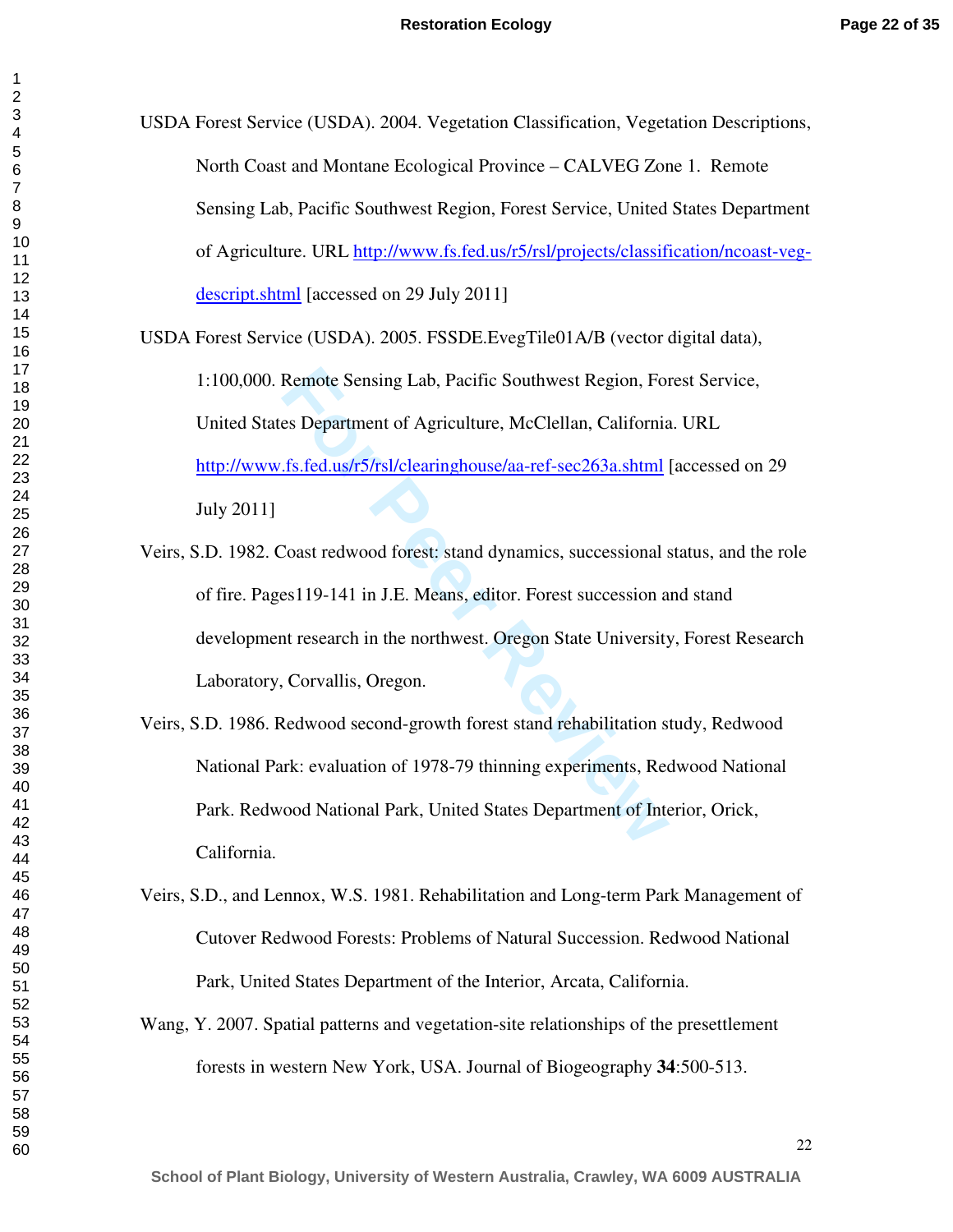$\mathbf{1}$  $\overline{2}$ 

#### **Restoration Ecology**

Whitney, G.G. 1990. The history and status of the Hemlock-Hardwood forests of the Allegheny Plateau. The Journal of Ecology **78**(2):443-458.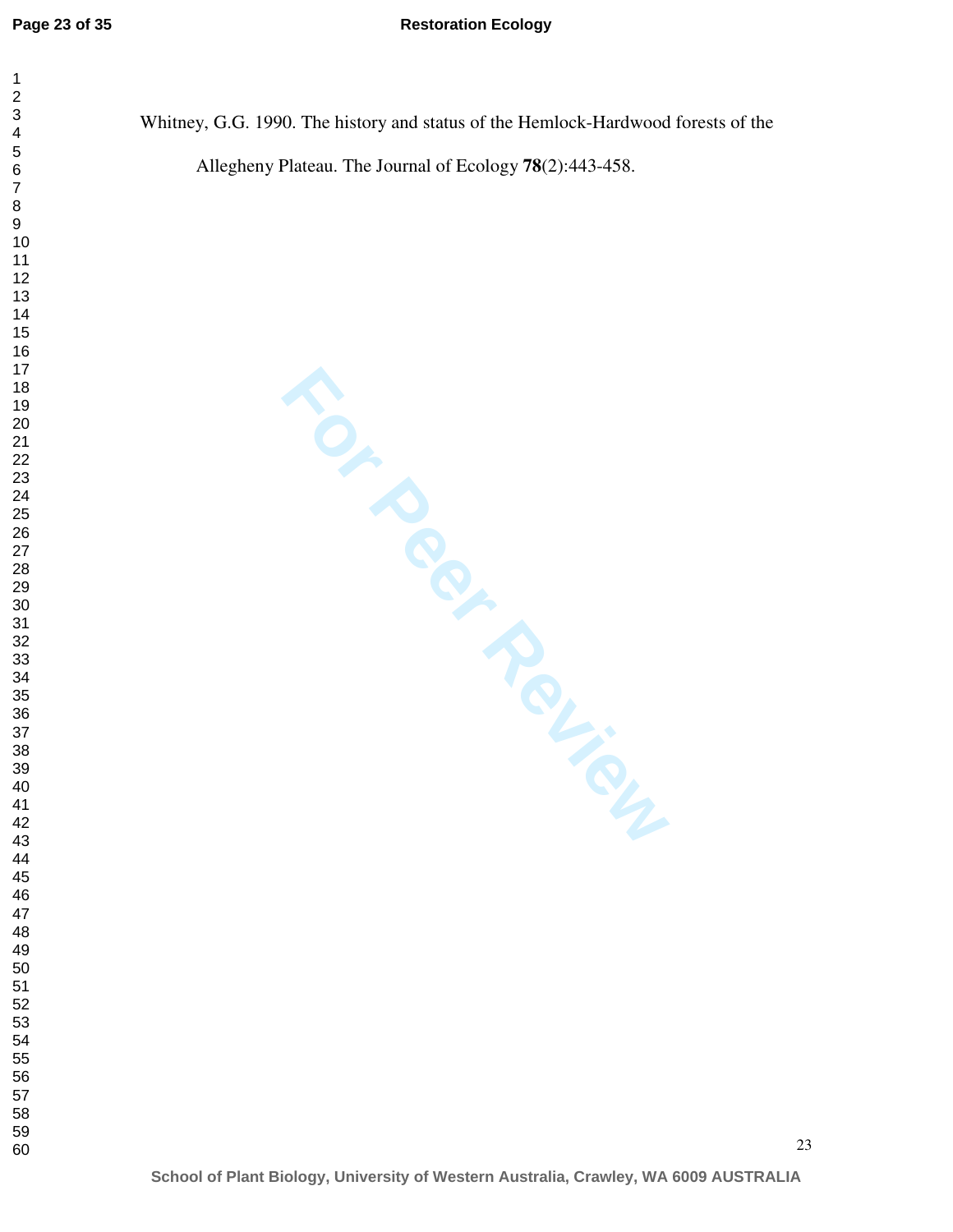$\mathbf{1}$ 

**Table 1:** Procedure for calculating average relative weights of community species in oldgrowth coniferous forest. Adjusted relative weights resulted from multiplying the original relative weight by the percent that line contributed to the total old-growth lines. For example, in the first section line listed below, the adjusted relative weight of fir was  $33.30 \times 26.7\% = 8.88$ . To find the adjusted average relative weight for a species within a particular community, the adjusted relative weights are added together. Thus, the average relative weight of fir within the old-growth heavy redwood-fir community is  $(8.88 + 0.17 + 0.36 + 9.27 + 9.18 + 1.37 + 2.19) = 31.41$ . Species abbreviations are as follows: FR - Fir, HB - Huckleberry, RW - Redwood, and SL - salal.

|                                                                                                        |       |       |           | verage relative weight of fir within the old-growth heavy redwood-fir community is     |         |      |      |       |                     |  |  |
|--------------------------------------------------------------------------------------------------------|-------|-------|-----------|----------------------------------------------------------------------------------------|---------|------|------|-------|---------------------|--|--|
|                                                                                                        |       |       |           | $6.88 + 0.17 + 0.36 + 9.27 + 9.18 + 1.37 + 2.19$ = 31.41. Species abbreviations are as |         |      |      |       |                     |  |  |
|                                                                                                        |       |       |           | ollows: FR - Fir, HB - Huckleberry, RW - Redwood, and SL - salal.                      |         |      |      |       |                     |  |  |
|                                                                                                        |       |       |           |                                                                                        |         |      |      |       |                     |  |  |
|                                                                                                        |       |       |           |                                                                                        |         |      |      |       |                     |  |  |
|                                                                                                        |       |       |           | <b>Heavy Redwood-Fir Community</b>                                                     |         |      |      |       |                     |  |  |
| <b>Remaining Line Segments</b><br><b>Original Relative Weights</b><br><b>Adjusted Relative Weights</b> |       |       |           |                                                                                        |         |      |      |       |                     |  |  |
| FR                                                                                                     | HB    | RW    | <b>SL</b> | Length (meters)                                                                        | Percent | FR   | HB   | RW    | $\operatorname{SL}$ |  |  |
| 33.30                                                                                                  | 0.00  | 66.70 | 0.00      | 1585.33                                                                                | 26.7    | 8.88 | 0.00 | 17.78 | 0.00                |  |  |
| 16.65                                                                                                  | 33.3  | 33.30 | 16.65     | 60.01                                                                                  | 1.0     | 0.17 | 0.34 | 0.34  | 0.17                |  |  |
| 16.65                                                                                                  | 33.3  | 33.30 | 16.65     | 126.88                                                                                 | 2.1     | 0.36 | 0.71 | 0.71  | 0.36                |  |  |
| 33.30                                                                                                  | 0.00  | 66.70 | 0.00      | 1655.36                                                                                | 27.8    | 9.27 | 0.00 | 18.56 | 0.00                |  |  |
| 33.30                                                                                                  | 0.00  | 66.70 | 0.00      | 1640.33                                                                                | 27.6    | 9.18 | 1.37 | 18.40 | 0.00                |  |  |
| 16.65                                                                                                  | 16.65 | 33.30 | 33.30     | 488.23                                                                                 | 8.2     | 1.37 | 0.00 | 2.73  | 2.73                |  |  |
| 33.30                                                                                                  | 0.00  | 66.70 | 0.00      | 391.43                                                                                 | 6.6     | 2.19 | 2.41 | 4.39  | 0.00                |  |  |

## **Heavy Redwood-Fir Community**

|       |      | Original Average Relative      |      |  |       |      | Adjusted Average Relative      |      |
|-------|------|--------------------------------|------|--|-------|------|--------------------------------|------|
|       |      | Weights for heavy redwood-fir  |      |  |       |      | Weights for heavy redwood-fir  |      |
|       |      | community in entire study area |      |  |       |      | community in old-growth forest |      |
| 31.98 | 8.33 | 49.84                          | 6.66 |  | 31.41 | 4.83 | 62.91                          | 3.26 |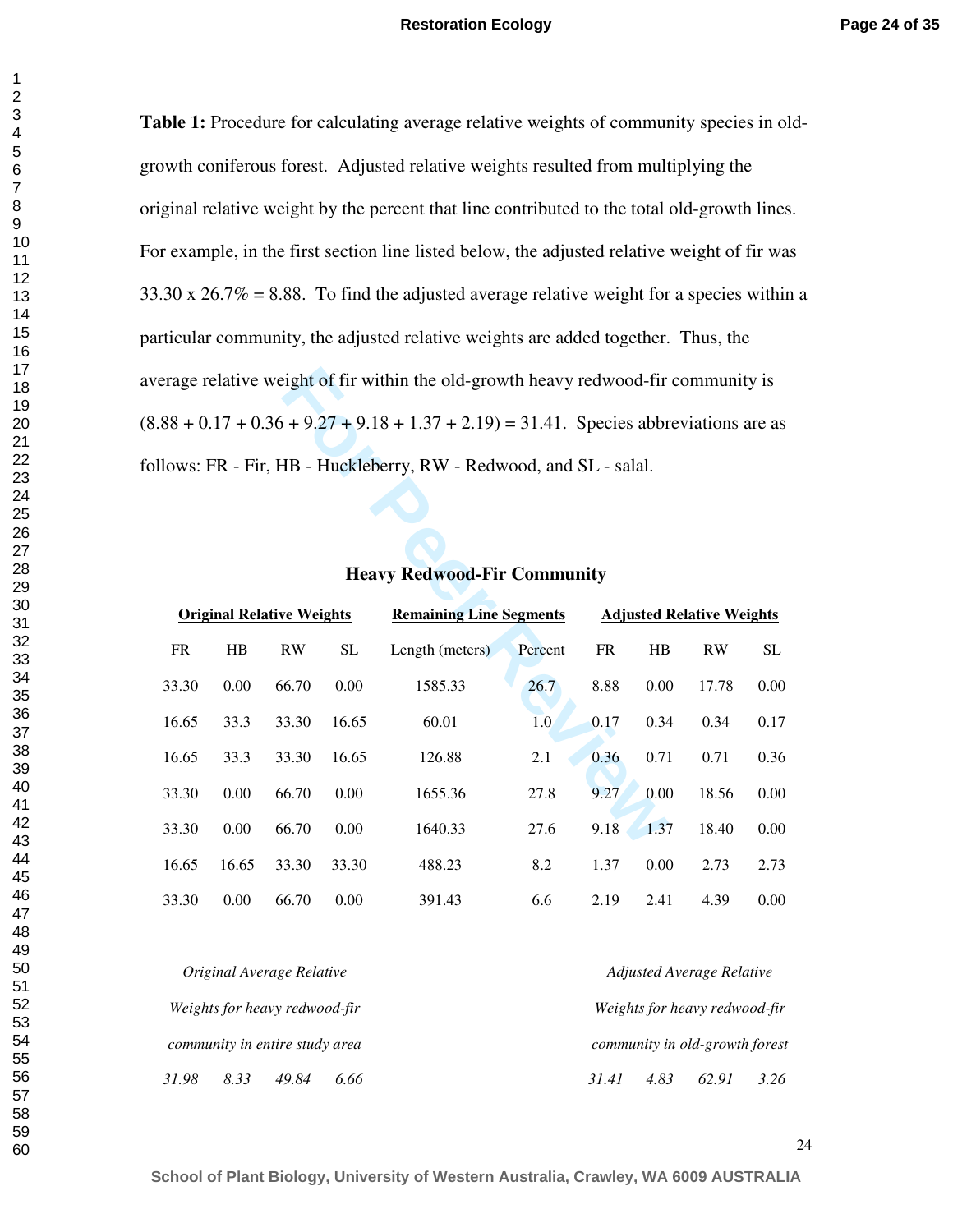#### **Restoration Ecology**

| $\mathbf{1}$            |                                                                              |         |               |                |           |                  |
|-------------------------|------------------------------------------------------------------------------|---------|---------------|----------------|-----------|------------------|
| $\overline{\mathbf{c}}$ |                                                                              |         |               |                |           |                  |
| 3                       |                                                                              |         |               |                |           |                  |
| 4                       | Table 2: Public Land Survey communities (% area) and average redwood and fir |         |               |                |           |                  |
| 5                       |                                                                              |         |               |                |           |                  |
| 6                       | overstory relative weights (RW) found in old-growth forest.                  |         |               |                |           |                  |
| $\overline{7}$          |                                                                              |         |               |                |           |                  |
| 8                       |                                                                              |         |               |                |           |                  |
| $\boldsymbol{9}$        |                                                                              |         |               |                |           |                  |
| 10                      |                                                                              |         |               |                |           |                  |
| 11                      |                                                                              |         | Area in       | Proportion of  |           | Average          |
| 12                      |                                                                              |         |               |                |           |                  |
| 13                      |                                                                              | Area in | basin as old- | community that | Average   | Overstory        |
| 14                      |                                                                              |         |               |                |           |                  |
| 15                      |                                                                              | basin,  | growth        | remains old-   | Overstory | Redwood          |
| 16                      |                                                                              |         |               |                |           |                  |
| 17                      | <b>Community Type</b>                                                        | 1875    | forest, 1998  | growth         | Fir RW    | RW               |
|                         |                                                                              |         |               |                |           |                  |
| 18<br>19                |                                                                              |         |               |                |           |                  |
|                         |                                                                              |         |               |                |           |                  |
| 20                      | Fir-Mixed Conifer-Mixed Hardwood/Chaparral                                   | 23.6    | 14.8          | 62.9           | 21.8      | 19.4             |
| 21                      |                                                                              |         |               |                |           |                  |
| 22                      | Fir-Redwood-Mixed Hardwood                                                   | 22.0    | 13.7          | 62.2           | 30.1      | 27.4             |
| 23                      |                                                                              |         |               |                |           |                  |
| 24                      | Fir-dominated communities (weighted average)                                 | 22.8    | 14.3          | 62.6           | 25.8      | 23.2             |
| 25                      |                                                                              |         |               |                |           |                  |
| 26                      | Fir-dominated communities (total)                                            | 45.6    | 28.5          |                |           |                  |
| 27                      |                                                                              |         |               |                |           |                  |
| 28                      |                                                                              |         |               |                |           |                  |
| 29                      |                                                                              |         |               |                |           |                  |
| 30                      | Heavy Redwood-Fir                                                            | 8.7     | 3.0           | 34.4           | 26.6      | 48.3             |
| 31                      |                                                                              |         |               |                |           |                  |
| 32                      | Redwood-Mixed Conifer/Chaparral                                              | 12.6    | 7.6           | 60.2           | 13.0      | 23.2             |
| 33                      |                                                                              |         |               |                |           |                  |
|                         | 34 Redwood-dominated communities (weighted average)                          | 10.6    | 5.3           | 49.6           | 18.7      | 33.7             |
| 35                      |                                                                              |         |               |                |           |                  |
| 36                      | Redwood-dominated communities (total)                                        | 21.3    | 10.6          |                |           |                  |
| 37                      |                                                                              |         |               |                |           |                  |
| 38                      |                                                                              |         |               |                |           |                  |
| 39                      |                                                                              |         |               |                |           |                  |
| 40                      | Oak-Fir-Madrone                                                              | 15.6    | 6.4           | 41.1           | 41.5      | $\boldsymbol{0}$ |
| 41                      |                                                                              |         |               |                |           |                  |
| 42                      | Oak-Pine-Mixed Conifer/Chaparral                                             | 17.5    | 8.5           | 48.8           | 18.8      | 13.5             |
| 43                      |                                                                              |         |               |                |           |                  |
| 44                      | Oak-dominated communities (weighted average)                                 | 16.6    | 7.5           | 45.2           | 29.5      | 7.1              |
| 45                      |                                                                              |         |               |                |           |                  |
| 46                      | Oak-dominated communities (total)                                            | 33.1    | 14.9          |                |           |                  |

Overall Average: 54.1

60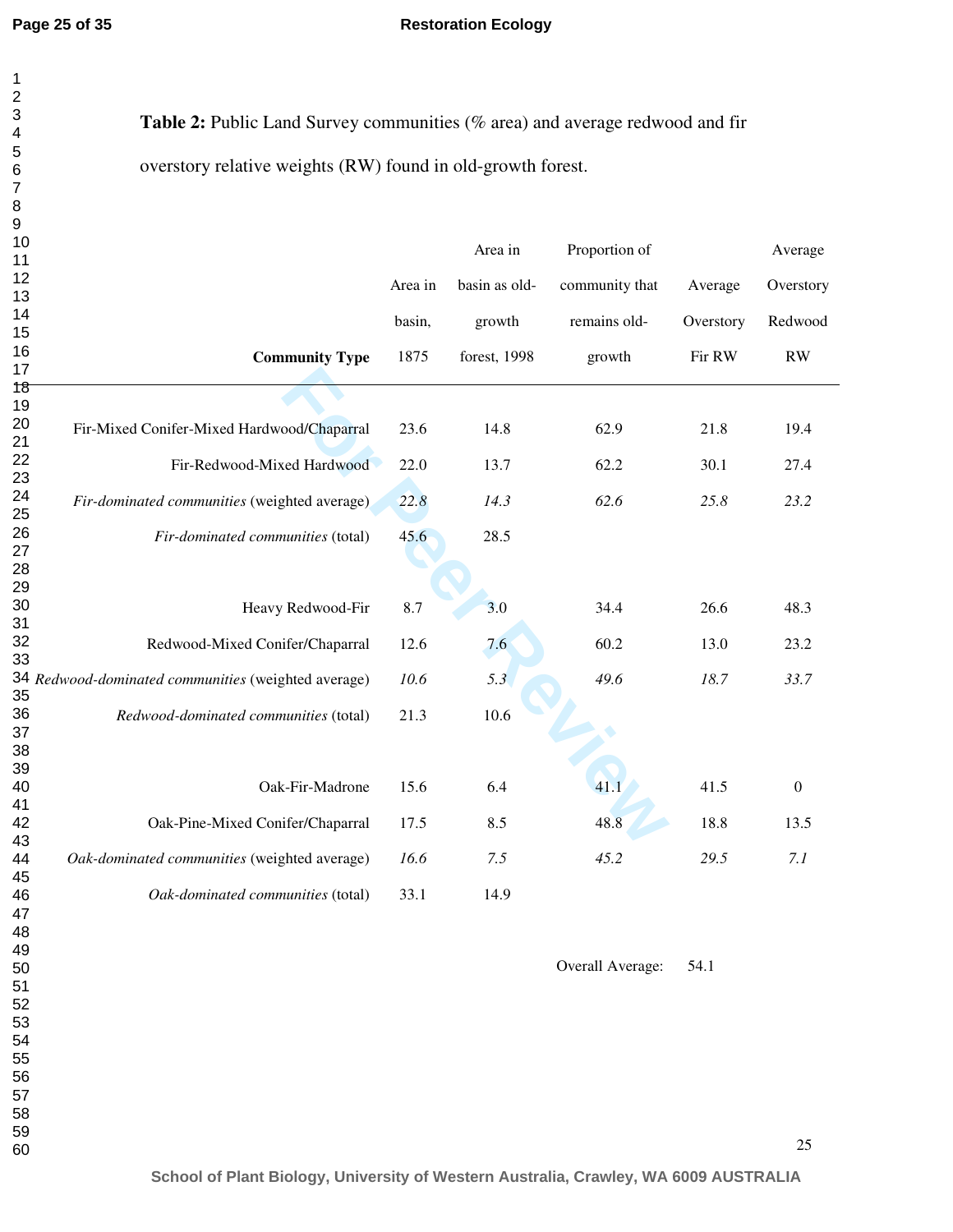|                                            | $\cal{P}L$ | $\cal UC$ | $\cal{P}L$     | $\cal UC$ | $\cal PL$ | UC   | PL            | $\cal UC$ | $\cal{P}L$ | UC   | PL           | UC      | PL             | UC   |
|--------------------------------------------|------------|-----------|----------------|-----------|-----------|------|---------------|-----------|------------|------|--------------|---------|----------------|------|
| Community                                  | Fir        |           | <b>Redwood</b> |           |           | Oak  | <b>Spruce</b> |           | Pine       |      | <b>Alder</b> |         | <b>Madrone</b> |      |
| Fir-Mixed Conifer-Mixed Hardwood/Chaparral | 30.5       | 29.7      | 26.8           | 25.5      | 17.5      | 19.2 | 15.3          | 14.7      | 0.4        | 1.1  | 4.0          | 3.3     | 0.8            | 1.0  |
| Fir-Redwood-Mixed Hardwood                 | 30.8       | 31.1      | 28.0           | 24.5      | 20.4      | 22.1 | 0.0           | 0.0       | 0.6        | 0.0  | $0.0\,$      | $0.0\,$ | 5.5            | 6.1  |
| Fir-dominated communities                  | 30.7       | 30.4      | 27.4           | 25.0      | 19.0      | 20.7 | 7.7           | 7.4       | 0.5        | 0.6  | 2.0          | 1.7     | 3.2            | 3.6  |
|                                            |            |           |                |           |           |      |               |           |            |      |              |         |                |      |
| Heavy Redwood-Fir                          | 32.0       | 31.4      | 49.8           | 62.9      | 0.0       | 0.0  | 0.0           | 0.0       | 0.0        | 0.0  | 2.7          | 0.0     | 0.0            | 0.0  |
| Redwood-Mixed Conifer/Chaparral            | 15.1       | 17.7      | 24.3           | 24.6      | 2.6       | 3.7  | 12.7          | 11.4      | 9.0        | 15.0 | 0.0          | $0.0\,$ | 0.0            | 0.0  |
| Redwood-dominated communities              | 23.5       | 24.6      | 37.1           | 43.8      | 1.3       | 1.8  | 6.3           | 5.7       | 4.5        | 7.5  | 1.3          | 0.0     | 0.0            | 0.0  |
|                                            |            |           |                |           |           |      |               |           |            |      |              |         |                |      |
| Oak-Fir-Madrone                            | 41.8       | 33.1      | 0.0            | 0.0       | 36.2      | 41.1 | 0.0           | 0.0       | 5.2        | 10.2 | 0.5          | 1.1     | 16.2           | 14.6 |
| Oak-Pine-Mixed Conifer/Chaparral           | 20.6       | 24.0      | 15.1           | 17.4      | 20.0      | 20.3 | 0.5           | 0.8       | 25.0       | 23.9 | 0.0          | 0.0     | 1.1            | 1.7  |
| Oak-dominated communities                  | 31.2       | 28.5      | 7.6            | 8.7       | 28.1      | 30.7 | 0.2           | 0.3       | 15.1       | 17.1 | 0.3          | 0.5     | 8.7            | 8.1  |
|                                            |            |           |                |           |           |      |               |           |            |      |              |         |                |      |
| <b>Overall Average RW</b>                  | 28.5       | 27.8      | <b>24.0</b>    | 25.8      | 16.1      | 17.7 | 4.7           | 4.5       | 6.7        | 8.4  | 1.2          | 0.7     | 3.9            | 3.9  |
| <i>p</i> -value                            | 0.6917     |           | 0.4026         |           | $0.0395*$ |      | 0.2447        |           | 0.1661     |      | 0.2722       |         | 0.8736         |      |

Table 3: Average relative weight of species by community, pre-logging coniferous forest (PC) vs. uncut coniferous forest (UC).

**School of Plant Biology, University of Western Australia, Crawley, WA 6009 AUSTRALIA**

 $\sim$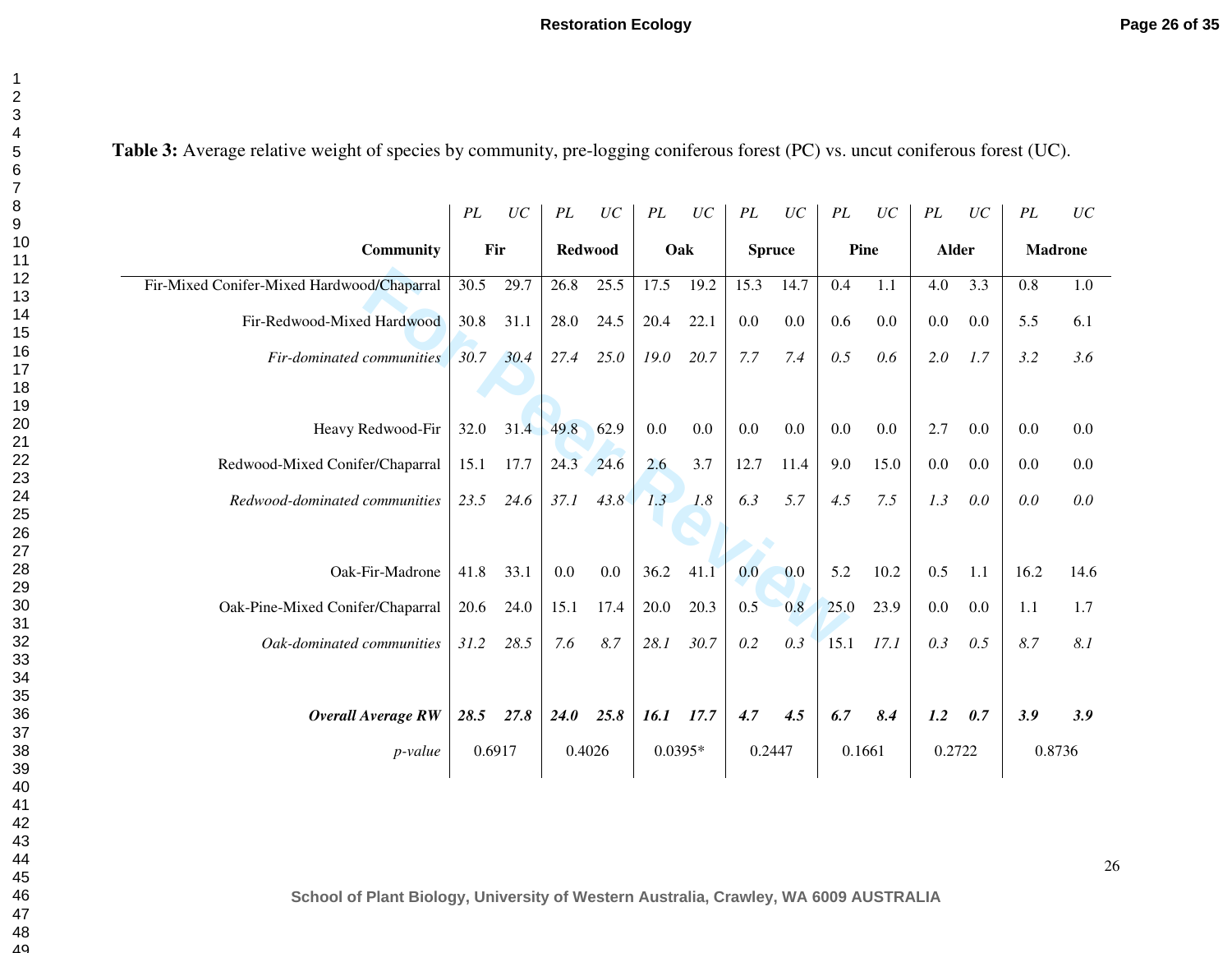|                                            | PL  | UC           | PL             | UC  | PL  | UC           | $\cal{P}L$ | UC           | PL        | $\cal UC$ | PL  | UC          |
|--------------------------------------------|-----|--------------|----------------|-----|-----|--------------|------------|--------------|-----------|-----------|-----|-------------|
| <b>Community</b>                           |     | <b>Maple</b> | <b>Buckeye</b> |     |     | <b>Hazel</b> |            | <b>Salal</b> | Chaparral |           |     | Huckleberry |
| Fir-Mixed Conifer-Mixed Hardwood/Chaparral | 0.6 | 0.9          | 0.0            | 0.0 | 1.4 | 2.2          | 0.9        | 0.6          | 1.6       | 2.1       | 0.1 | 0.0         |
| Fir-Redwood-Mixed Hardwood                 | 0.6 | 0.0          | 1.0            | 1.6 | 0.0 | 0.0          | 2.9        | 3.1          | 0.1       | 0.1       | 2.2 | 1.4         |
| <b>Fir-dominated communities</b>           | 0.6 | 0.5          | 0.5            | 0.8 | 0.7 | 1.1          | 1.9        | 1.9          | 0.9       | 1.1       | 1.2 | 0.7         |
|                                            |     |              |                |     |     |              |            |              |           |           |     |             |
| Heavy Redwood-Fir                          | 0.0 | 0.0          | 0.0            | 0.0 | 0.0 | 0.0          | 6.7        | 3.3          | 0.5       | 0.0       | 8.3 | 2.4         |
| Redwood-Mixed Conifer/Chaparral            | 0.0 | 0.0          | 0.0            | 0.0 | 0.4 | 0.8          | 5.4        | 4.7          | 29.4      | 19.5      | 1.2 | 2.6         |
| Redwood-dominated communities              | 0.0 | 0.0          | 0.0            | 0.0 | 0.2 | 0.4          | 6.1        | 4.0          | 14.9      | 9.7       | 4.8 | 2.5         |
|                                            |     |              |                |     |     |              |            |              |           |           |     |             |
| Oak-Fir-Madrone                            | 0.0 | 0.0          | 0.0            | 0.0 | 0.0 | 0.0          | 0.0        | 0.0          | 0.0       | 0.0       | 0.0 | 0.0         |
| Oak-Pine-Mixed Conifer/Chaparral           | 0.0 | 0.0          | 0.0            | 0.0 | 0.0 | 0.0          | 3.1        | 20.3         | 14.6      | 10.2      | 0.0 | 0.0         |
| Oak-dominated communities                  | 0.0 | 0.0          | 0.0            | 0.0 | 0.0 | 0.0          | 1.6        | 10.2         | 7.3       | 5.1       | 0.0 | 0.0         |
|                                            |     |              |                |     |     |              |            |              |           |           |     |             |
| <b>Overall Average RW</b>                  | 0.2 | 0.2          | 0.2            | 0.3 | 0.3 | 0.5          | 3.2        | 5.3          | 7.7       | 5.3       | 2.0 | 1.1         |
| $p$ -value                                 |     | 0.5348       | 0.2815         |     |     | 0.1299       |            | 0.0818       | 0.1419    |           |     | 0.3437      |

\* significant at the 0.05 level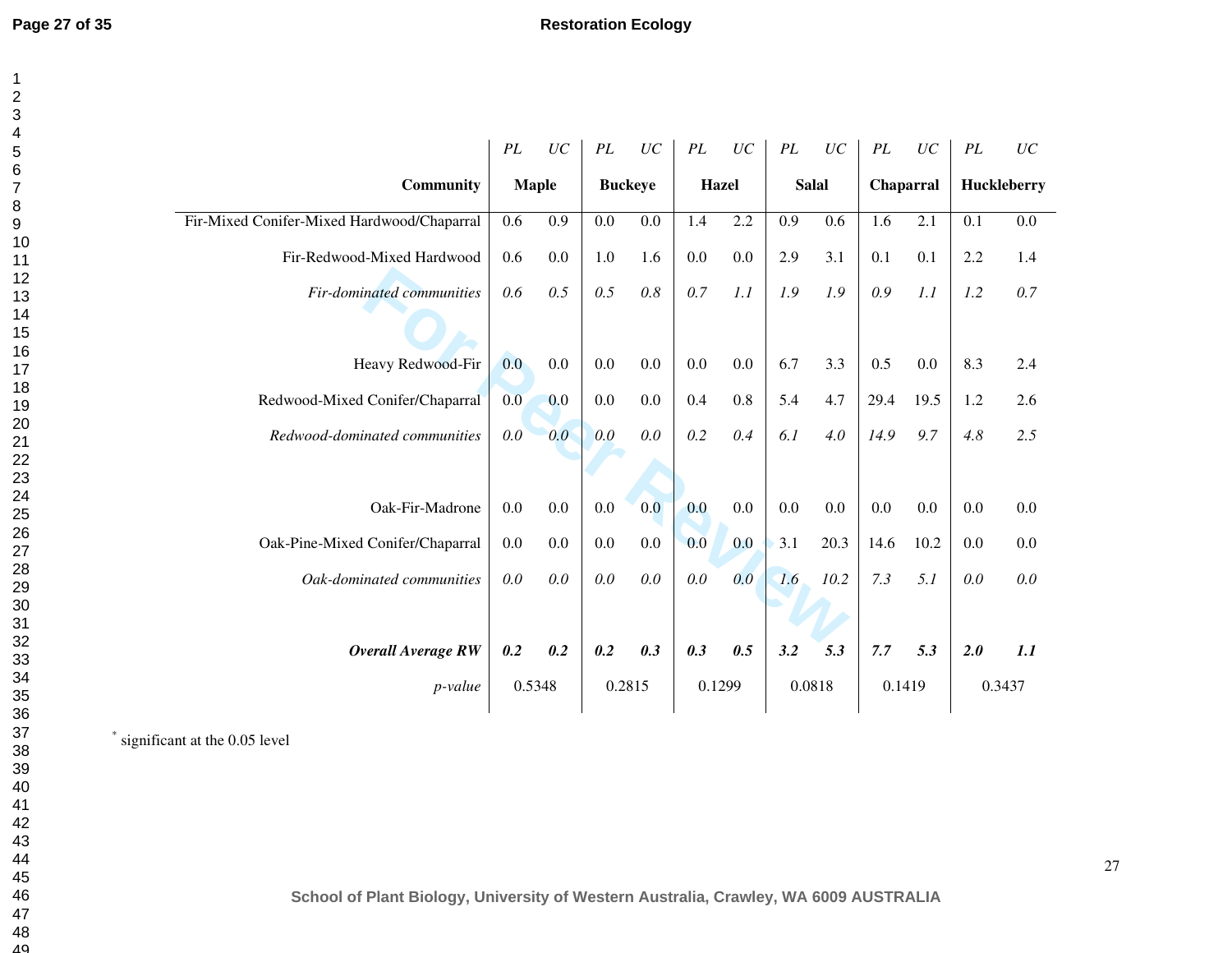**Table 4:** Fir vs. Redwood average relative weight ratios by community in coniferous forest. Ratio values >1.0 indicate higher average relative weights of the species listed first; values <1.0 indicate higher average relative weights of the species listed second; a value of 1.0 indicates the same average relative weight for both species.

|                                            | Pre-logged          | Old-growth          | <b>Logged</b> |
|--------------------------------------------|---------------------|---------------------|---------------|
| <b>Community</b>                           | <b>Forest 1875-</b> | <b>Forest, 1998</b> | Forest, (cut  |
|                                            | 1886                |                     | 1945-1978)    |
| Fir-Mixed Conifer-Mixed Hardwood/Chaparral | 1.14                | 1.16                | 1.23          |
| Fir-Redwood-Mixed Hardwood                 | 1.10                | 1.27                | 1.02          |
| Heavy Redwood-Fir                          | 0.64                | 0.50                | 0.61          |
| Redwood-Mixed Conifer/Chaparral            | 0.63                | 0.72                | 0.59          |
| Oak-Fir-Madrone                            | No redwood          | No redwood          | No redwood    |
| Oak-Pine-Mixed Conifer/Chaparral           | 1.36                | 1.38                | 1.62          |
|                                            |                     |                     |               |
| <b>Overall</b>                             | 0.97                | 1.01                | 1.01          |
| Pre-logged vs. uncut $p$ -value: 0.5653    |                     |                     |               |
| Pre-logged vs. logged $p$ -value: 0.5533   |                     |                     |               |
| Old-growth vs. logged $p$ -value: 0.9317   |                     |                     |               |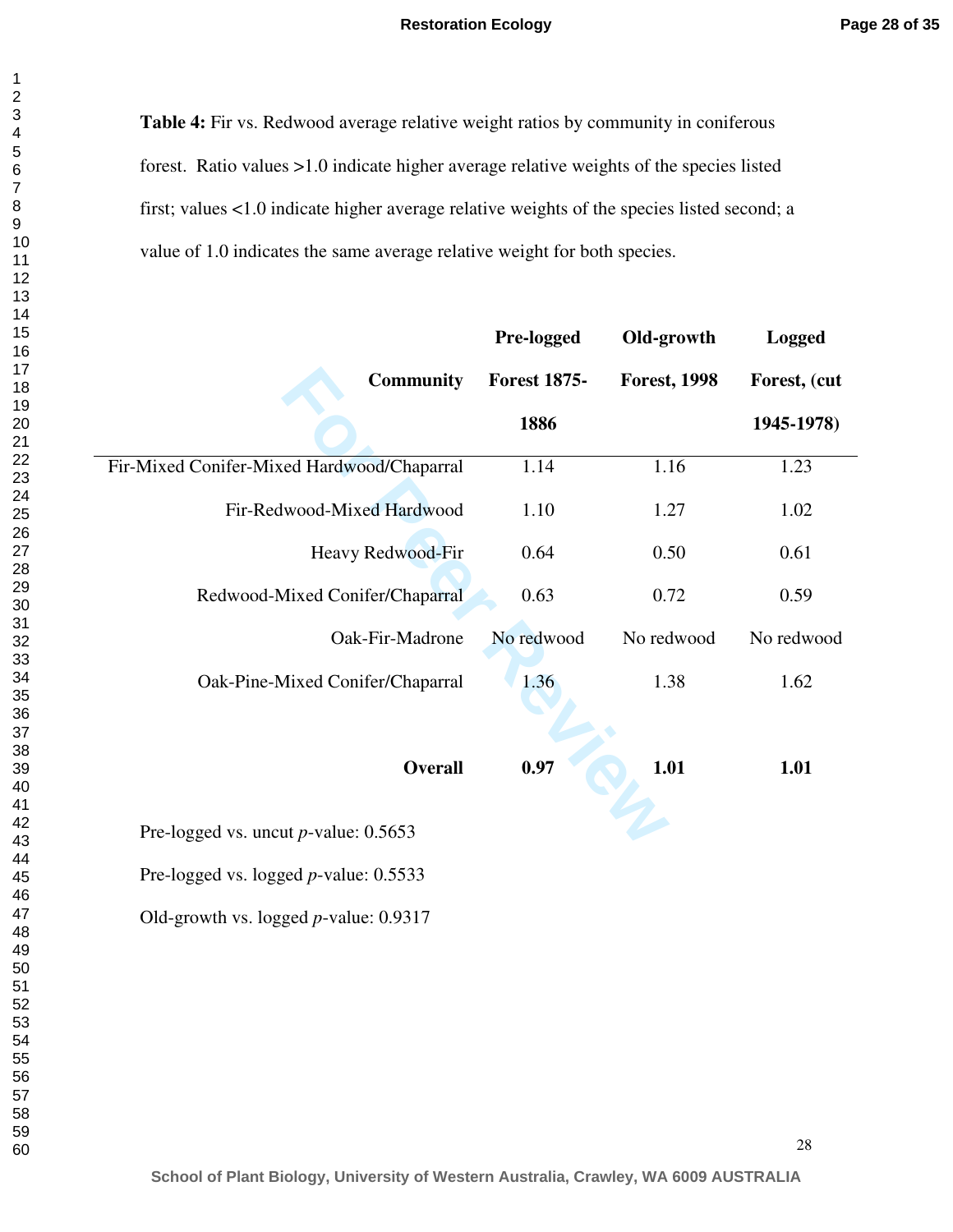$\mathbf{1}$  $\overline{2}$  $\overline{\mathbf{4}}$  $\overline{7}$  $\, 8$ 

**Table 5:** Comparison of species average relative weights for lower Redwood Creek (RC) redwood forest vs. Little Lost Man Creek (LM) old-growth redwood forest (%).

|                                          | RC   | ${\it LM}$   | RC               | LM             | $\cal RC$ | LM           | RC               | LM               | RC           | LM      |
|------------------------------------------|------|--------------|------------------|----------------|-----------|--------------|------------------|------------------|--------------|---------|
| Community                                |      | Fir          | <b>Redwood</b>   |                | Oak       |              | <b>Spruce</b>    |                  | Pine         |         |
| Fir-Mixed Conifer-Mix Hardwood/Chaparral | 29.5 | 26.8         | 24.9             | 33.9           | 19.9      | 16.1         | 15.2             | 16.3             | 0.7          | 0.0     |
| Fir-Redwood-Mixed Hardwood               | 31.3 | 25.9         | 32.3             | 29.6           | 18.4      | 11.1         | 0.0              | $0.0\,$          | 1.7          | 0.0     |
| Fir-dominated communities                | 30.4 | 26.4         | 28.6             | 31.7           | 19.2      | 13.6         | 7.6              | 8.2              | 1.2          | 0.0     |
|                                          |      |              |                  |                |           |              |                  |                  |              |         |
| Heavy Redwood-Fir                        | 28.6 | 27.1         | 56.6             | 54.2           | 0.0       | 0.0          | 0.0              | 0.0              | 0.0          | $0.0\,$ |
| Redwood-Mixed Conifer/Chaparral          | 15.6 | 23.9         | 23.4             | 35.7           | 2.8       | 0.0          | 12.2             | 11.0             | 10.4         | 18.7    |
| Redwood-dominated communities            | 22.1 | 25.5         | 40.0             | 45.0           | 1.4       | 0.0          | 6.1              | 5.5              | 5.2          | 9.4     |
|                                          |      |              |                  |                |           |              |                  |                  |              |         |
| Oak-Pine-Mixed Conifer/Chaparral         | 21.7 | 8.4          | 15.0             | 25.0           | 17.0      | 0.0          | 1.1              | $0.0\,$          | 20.7         | 16.7    |
|                                          |      |              |                  |                |           |              |                  |                  |              |         |
| <b>Overall Average Relative Weight</b>   | 25.3 | 22.8         | 30.4 35.7        |                | 11.6      | 3.9          | 5.7              | 7.0              | 6.7          | 10.4    |
| p-value                                  |      | 0.1587       |                  | 0.2562         | $0.0462*$ |              | 0.4833           |                  | 0.1326       |         |
|                                          |      |              |                  |                |           |              |                  |                  |              |         |
|                                          |      |              |                  |                |           |              |                  |                  |              |         |
|                                          | RC   | LM           | $\cal RC$        | <b>LM</b>      | RC        | ${\it LM}$   | $\cal RC$        | LM               | RC           | LM      |
| Community                                |      | <b>Alder</b> |                  | <b>Madrone</b> |           | <b>Maple</b> |                  | <b>Buckeye</b>   | <b>Hazel</b> |         |
| Fir-Mixed Conifer-Mix Hardwood/Chaparral | 2.1  | 4.0          | $\overline{1.1}$ | 0.0            | 1.1       | 0.0          | $\overline{0.0}$ | $\overline{0.0}$ | 2.1          | $0.0\,$ |
| Fir-Redwood-Mixed Hardwood               | 0.0  | 0.0          | 5.0              | 7.4            | 0.0       | 0.0          | 1.9              | 3.7              | 0.0          | 0.0     |
| Fir-dominated communities                | 1.1  | 2.0          | 3.1              | 3.7            | 0.5       | 0.0          | 0.9              | 1.9              | 1.1          | 0.0     |
|                                          |      |              |                  |                |           |              |                  |                  |              |         |
| Heavy Redwood-Fir                        | 0.2  | 0.0          | 0.0              | 0.0            | $0.0\,$   | 0.0          | 0.0              | 0.0              | 0.0          | 0.0     |
| Redwood-Mixed Conifer/Chaparral          | 0.0  | 0.0          | 0.0              | 0.0            | $0.0\,$   | 0.0          | $0.0\,$          | 0.0              | 0.5          | 0.0     |
| Redwood-dominated communities            | 0.1  | 0.0          | 0.0              | 0.0            | $0.0\,$   | 0.0          | $0.0\,$          | $0.0\,$          | 0.2          | $0.0\,$ |
|                                          |      |              |                  |                |           |              |                  |                  |              |         |

**School of Plant Biology, University of Western Australia, Crawley, WA 6009 AUSTRALIA**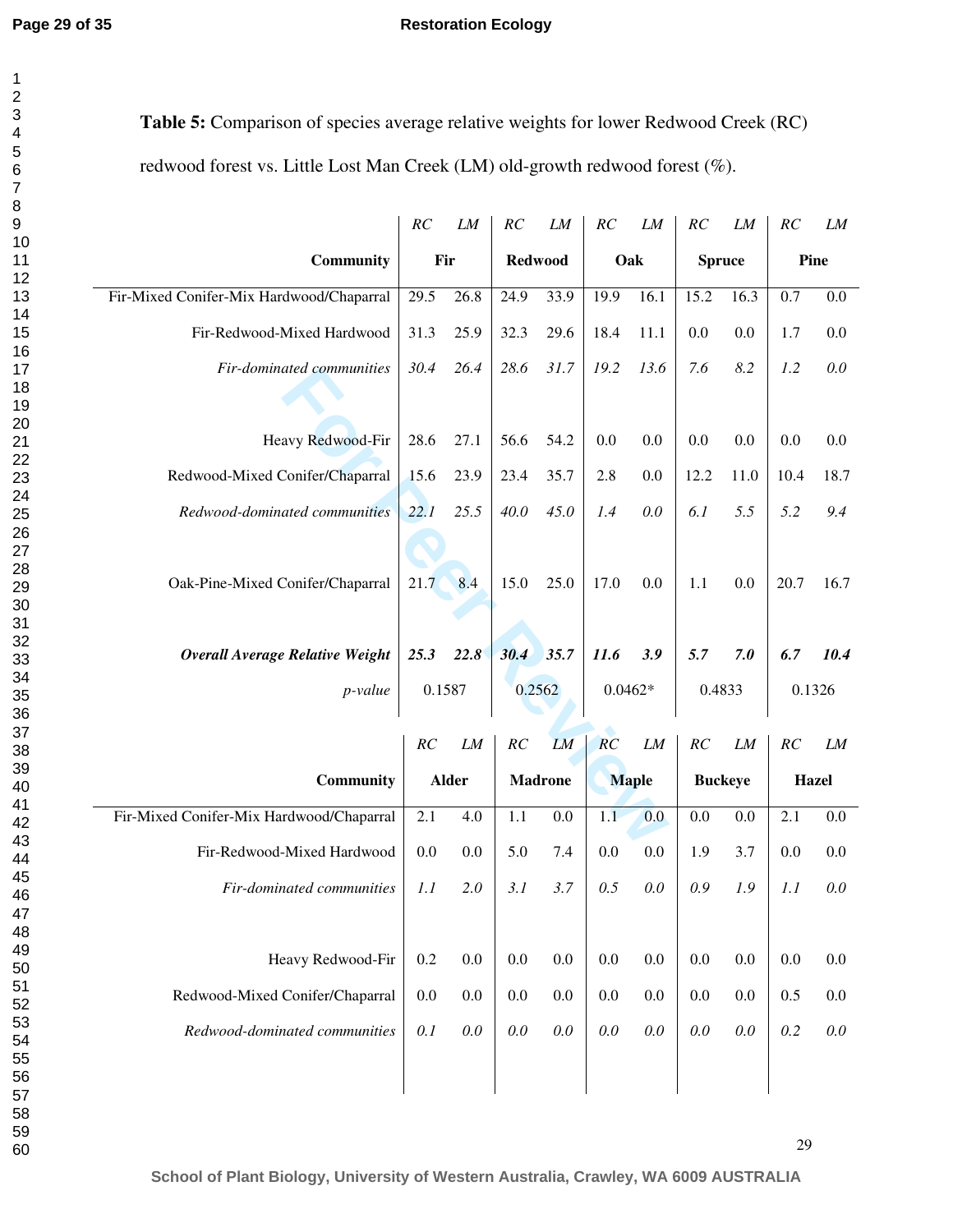| Oak-Pine-Mixed Conifer/Chaparral         | $0.0\,$    | 0.0           | 1.0                | 0.0           | 0.0             | 0.0           | 0.0              | 0.0               | 0.0           | $0.0\,$ |
|------------------------------------------|------------|---------------|--------------------|---------------|-----------------|---------------|------------------|-------------------|---------------|---------|
| <b>Overall Average RW</b><br>p-value     | 0.5        | 0.6<br>0.2218 | 1.4                | 1.1<br>0.2413 | 0.2             | 0.0<br>0.1870 | 0.4              | 0.5<br>0.1870     | 0.5<br>0.2902 | 0.0     |
|                                          | Community  |               | RC<br><b>Salal</b> | ${\it LM}$    | RC<br>Chaparral | ${\it LM}$    | $\cal RC$        | LM<br>Huckleberry |               |         |
| Fir-Mixed Conifer-Mix Hardwood/Chaparral |            |               | $\overline{1.2}$   | 0.0           | 2.2             | 2.9           | $\overline{0.0}$ | $\overline{0.0}$  |               |         |
| Fir-Redwood-Mixed Hardwood               |            | 3.7           | 7.4                | 0.1           | 0.0             | 2.3           | 14.9             |                   |               |         |
| Fir-dominated communities                |            | 2.5           | 3.7                | 1.2           | 1.4             | 1.2           | 7.4              |                   |               |         |
|                                          |            |               |                    |               |                 |               |                  |                   |               |         |
| Heavy Redwood-Fir                        |            | 5.9           | 12.5               | 0.1           | 0.0             | 8.5           | 6.2              |                   |               |         |
| Redwood-Mixed Conifer/Chaparral          |            | 3.8           | $0.0\,$            | 29.8          | 10.7            | 1.5           | $0.0\,$          |                   |               |         |
| Redwood-dominated communities            |            | 4.9           | 6.2                | 14.9          | 5.4             | 5.0           | 3.1              |                   |               |         |
|                                          |            |               |                    |               |                 |               |                  |                   |               |         |
| Oak-Pine-Mixed Conifer/Chaparral         |            | 3.2           | 0.0                | 20.3          | 50.0            | 0.0           | 0.0              |                   |               |         |
|                                          |            |               |                    |               |                 |               |                  |                   |               |         |
| <b>Overall Average RW</b>                |            |               | 3.6                | 2.8           | 10.5            | 12.2          | 2.5              | 3.0               |               |         |
|                                          | $p$ -value |               | 0.4649             |               | 0.4809          |               | 0.2902           |                   |               |         |
| significant at the 0.05 level            |            |               |                    |               |                 |               |                  |                   |               |         |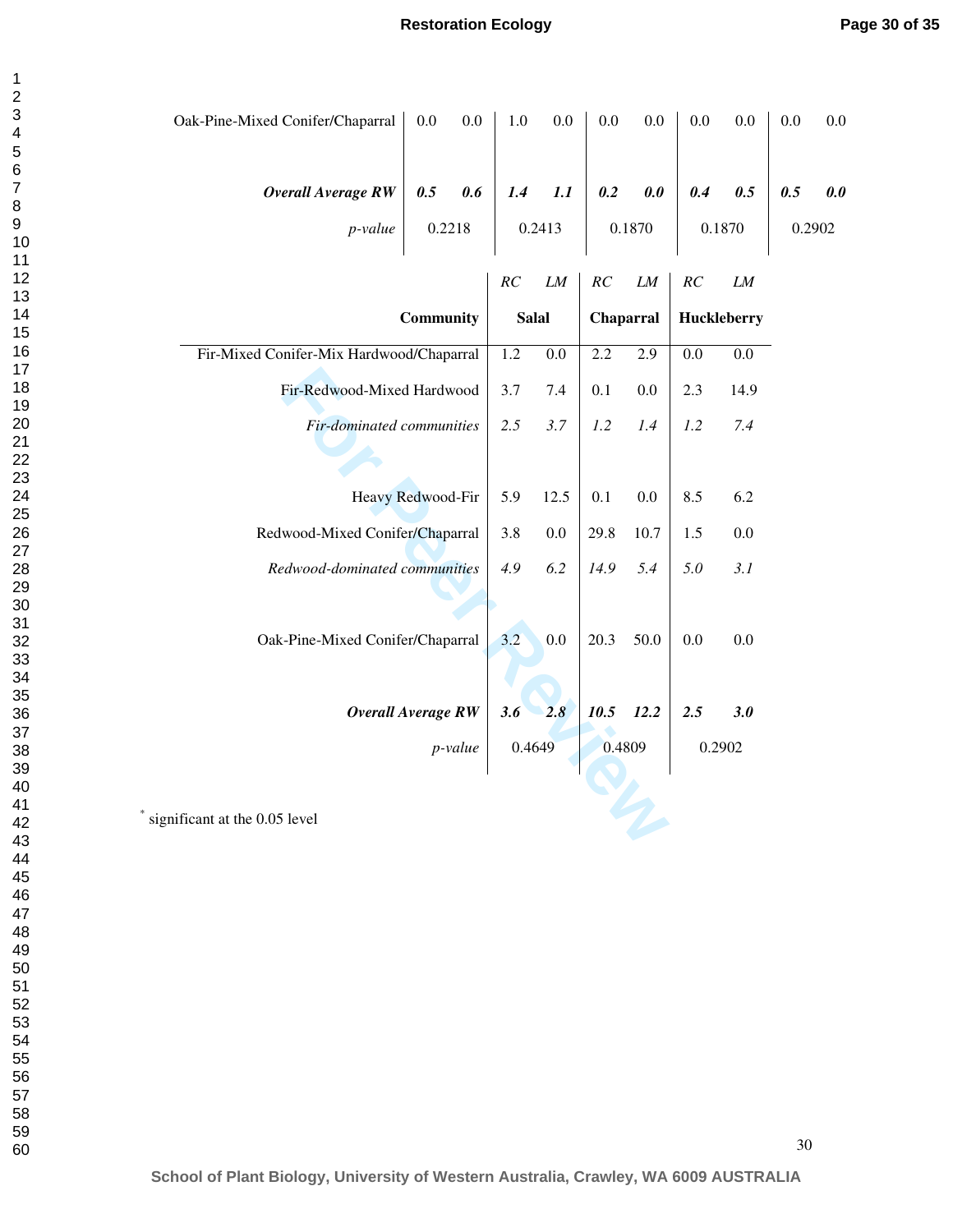$\mathbf{1}$  $\overline{2}$ 

Table 6: Fir vs. Redwood average relative weight ratios by community in Redwood Alliance forest. Ratio values >1.0 indicate higher average relative weights of the species listed first; values <1.0 indicate higher average relative weights of the species listed second; a value of 1.0 indicates the same average relative weight for both species.

|                                  | <b>Redwood Forest</b> | <b>Redwood</b><br><b>Forest in Little</b> |  |  |
|----------------------------------|-----------------------|-------------------------------------------|--|--|
| <b>Community</b>                 | in entire             |                                           |  |  |
|                                  | <b>Redwood Creek</b>  | <b>Lost Man</b>                           |  |  |
|                                  | basin                 | <b>Creek</b>                              |  |  |
|                                  |                       | <b>Subbasin</b>                           |  |  |
| Fir-Mixed Conifer-Mixed          |                       |                                           |  |  |
| Hardwood/Chaparral               | 1.19                  | 0.79                                      |  |  |
| Fir-Redwood-Mixed Hardwood       | 1.01                  | 1.01                                      |  |  |
| Heavy Redwood-Fir                | 0.51                  | 0.51                                      |  |  |
| Redwood-Mixed Conifer/Chaparral  | 0.73                  | 0.67                                      |  |  |
| Oak-Fir-Madrone                  | No redwood            | No redwood                                |  |  |
| Oak-Pine-Mixed Conifer/Chaparral | 0.67                  | 0.33                                      |  |  |
|                                  |                       |                                           |  |  |
| <b>Overall</b>                   | 0.82                  | 0.63                                      |  |  |
| $p$ -value                       | $0.0341*$             |                                           |  |  |

\* significant at the 0.05 level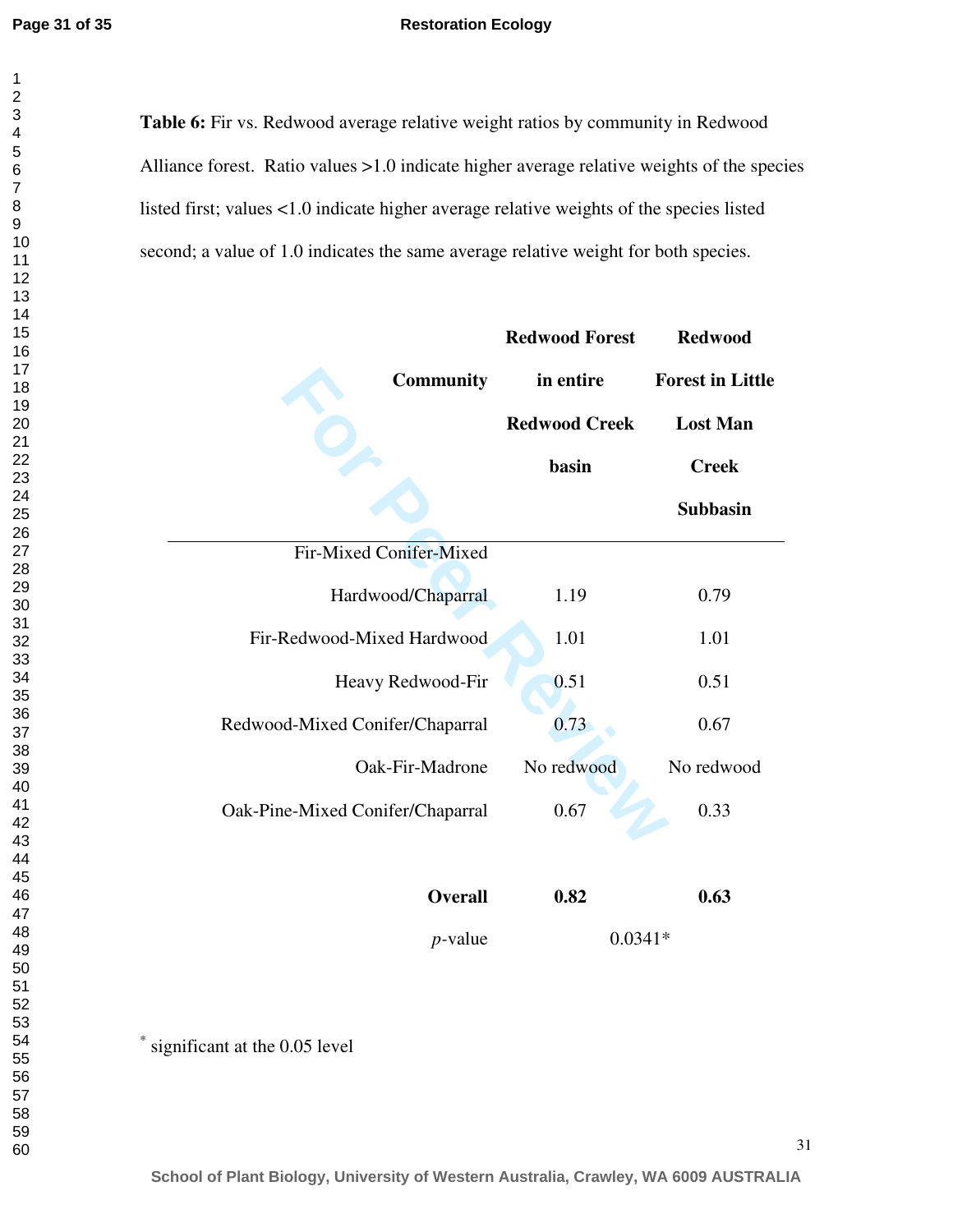Figure 1: Old-growth forest stands, including the Little Lost Man Creek subbasin, in the lower Redwood Creek basin, Redwood National Park, California. Data sources: RNP 1998; NPS 2005.

Figure 2: Breakdown of pre- and post-logging communities according to dominant woody species.

**FREE**<br>PREFIEL Figure 3: Redwood and Redwood—Douglas-fir Alliances in Lower Redwood Creek. Data sources: RNP 1998; USDA 2004, 2005; NPS 2005.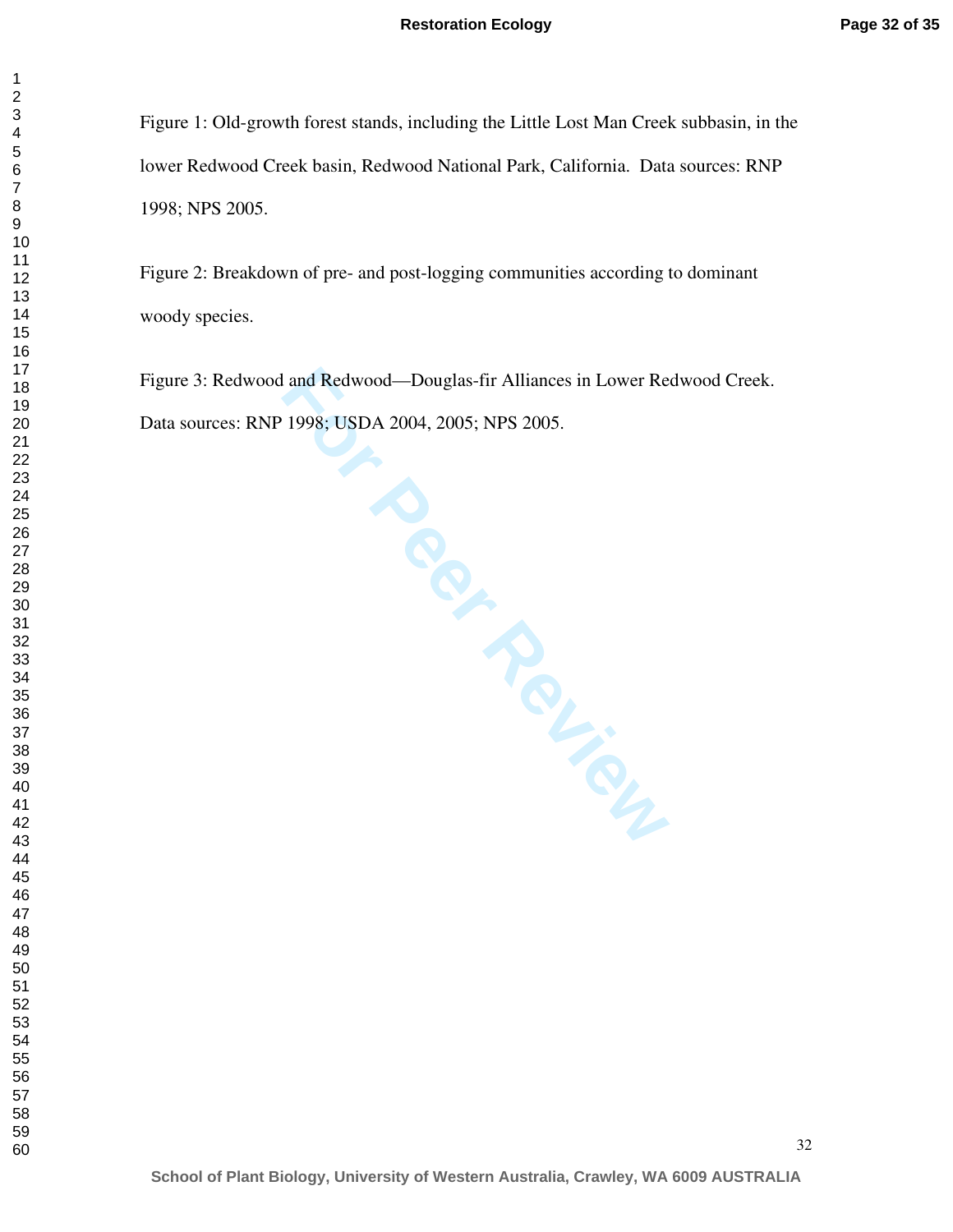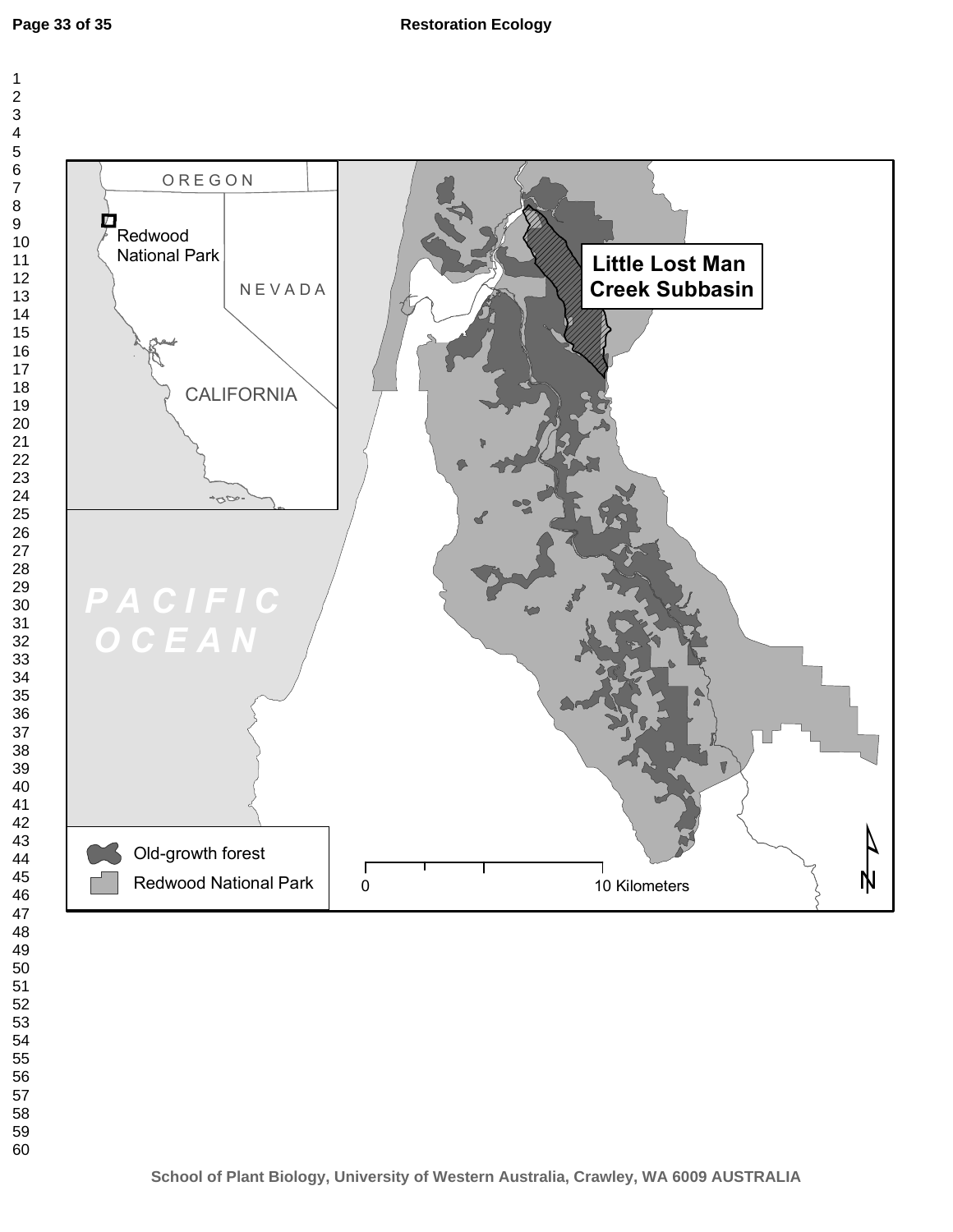